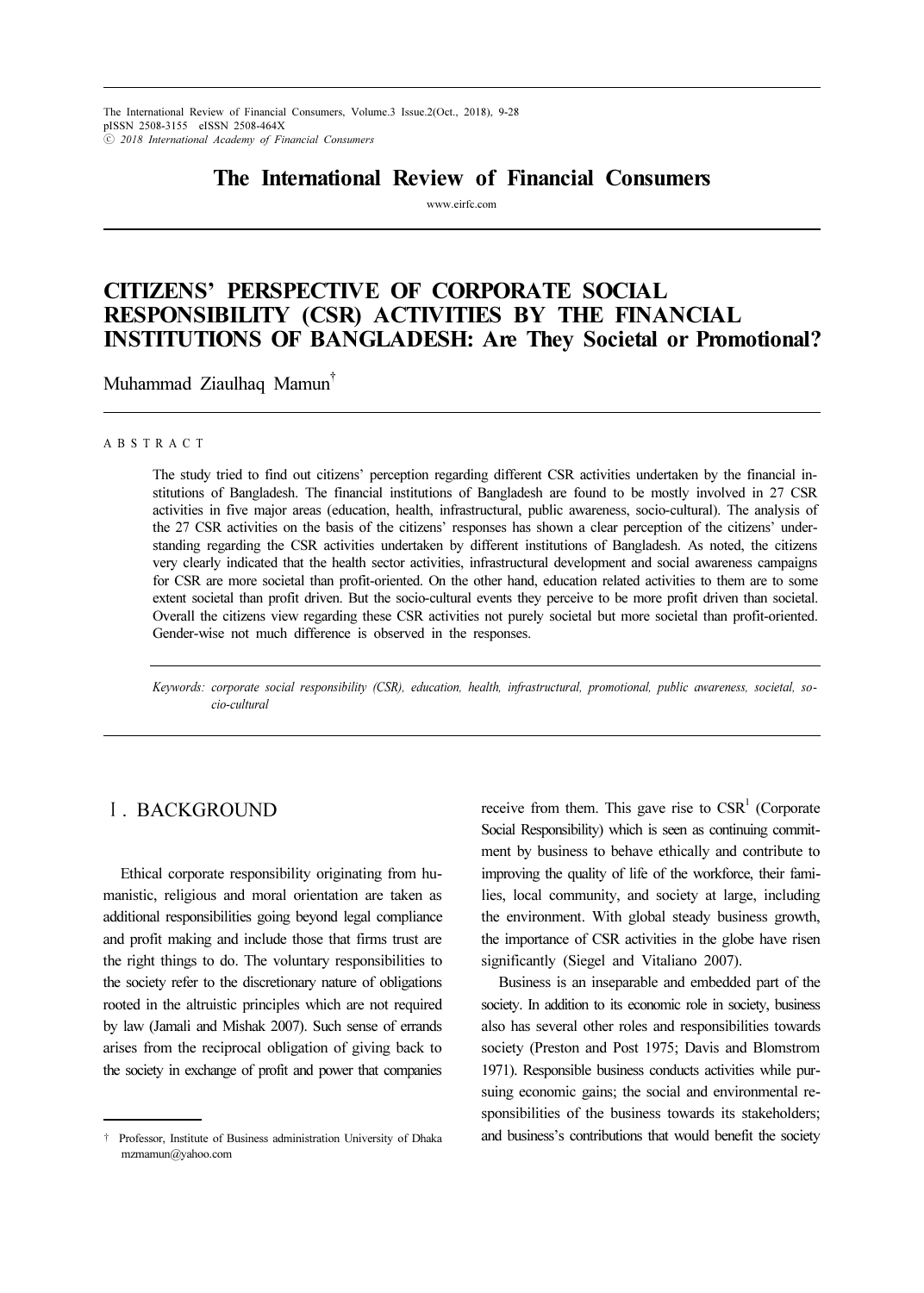at large (Margolis and Walsh 2001; Sethi 1975). CSR has become an important part of the corporate fabric and it calls for socially responsible activities from corporations. There has been a significant increase in the expectations of a wide range of stakeholders - consumers, employees, investors, communities, and governments. As such, businesses are coming at the forefront position, asserting their commitment in addressing the needs of the community. The history of social and environmental concerns about business is as old as trade and business itself. Nowadays, businesses not only need to fulfill their economic obligations, but also have to be socially responsible in order to stay competitive and thus uses the CSR program as a marketing tool to improve image and make good business sense (Friedman 1970).

Today CSR is not about philanthropy or charitable work; it refers to something more fundamental. It is about how companies take responsibility for their actions in the world at large (Sethi 1975). To address the problems of the stakeholders, the business community evolved the approach of CSR in their business strategies to strike a balance between economic and social goals, where resources are used in a rational manner and social needs are be addressed responsibly. A company might implement these activities as part of a strategic CSR plan or because it sees these activities as good for business. CSR activities are either real examples of responsibility or just instances of a company tooting its own horn without a social impact. CSR has become a buzzword in the corporate world; As a result, to be competitive, more and more business organizations are engaging themselves in socially responsible activities. A number of companies with good social and environmental records indicate that these activities can result in better performance and can generate more profit and growth.

The rationale for CSR has been articulated in a number of ways. In essence it is about building sustainable businesses, which need healthy economies, markets and communities. The key drivers for CSR include:

- Enlightened self-interest creating a synergy of ethics, a cohesive society and a sustainable global economy where markets, labor and communities are able to function well together.
- Social investment contributing to physical infrastructure and social capital is increasingly seen as a necessary part of doing business.
- Transparency and trust business has low ratings

of trust in public perception. There is increasing expectation that companies will be more open, more accountable and be prepared to report publicly on their performance in social and environmental arenas • Increased public expectations of business - globally companies are expected to do more than merely provide jobs and contribute to the economy through taxes and employment."

In Bangladesh, apart from the benevolent social services by some business firms, the new concept of CSR is emerging despite several hindrances. Globalization has made CSR practice an imperative for Bangladesh business. Companies are getting aware of it because being a part of global market, as it is really difficult to ignore CSR particularly in the export sector. Stringent compliance from the importer has taught the local business community about the immense importance of CSR and adoption of this modern and competitive practice for increasing value to the brand. Awareness and sense of necessity for practicing CSR is becoming more and more pronounced as the country has to adapt itself to the process of globalization (Belal 2001). But the overall standing of CSR in Bangladesh is still very dubious and meager. Lack of good governance, absence of strong labor unions or consumer rights groups, and inability of the business community to perceive CSR as a survival pre-condition in export and PR investment - local market constitute some of elements undermining the evolution of CSR practices.

It is evident that CSR practices are gradually getting integrated into cross-border business practices and consequently becoming one of the determining factors for accessing market. There has been increasing pressure on national and multinational corporations in Bangladesh to consider the social implications of their actions (Belal 2001). With well-informed and educated general people, it has become threat to the corporate and CSR is the solution to it. Most of the companies in Bangladesh gradually engage themselves in CSR activities and their broad categorization are: Education, Health, Social Awareness, Poverty Alleviation, Empowerment, Environmental, Social events, Disaster relief, etc. Among the local companies, banks are at the leading position, followed by the pharmaceutical companies, local production companies, textiles and garments.

In a Bangladesh context, several multinational companies and few local companies practice CSR. While the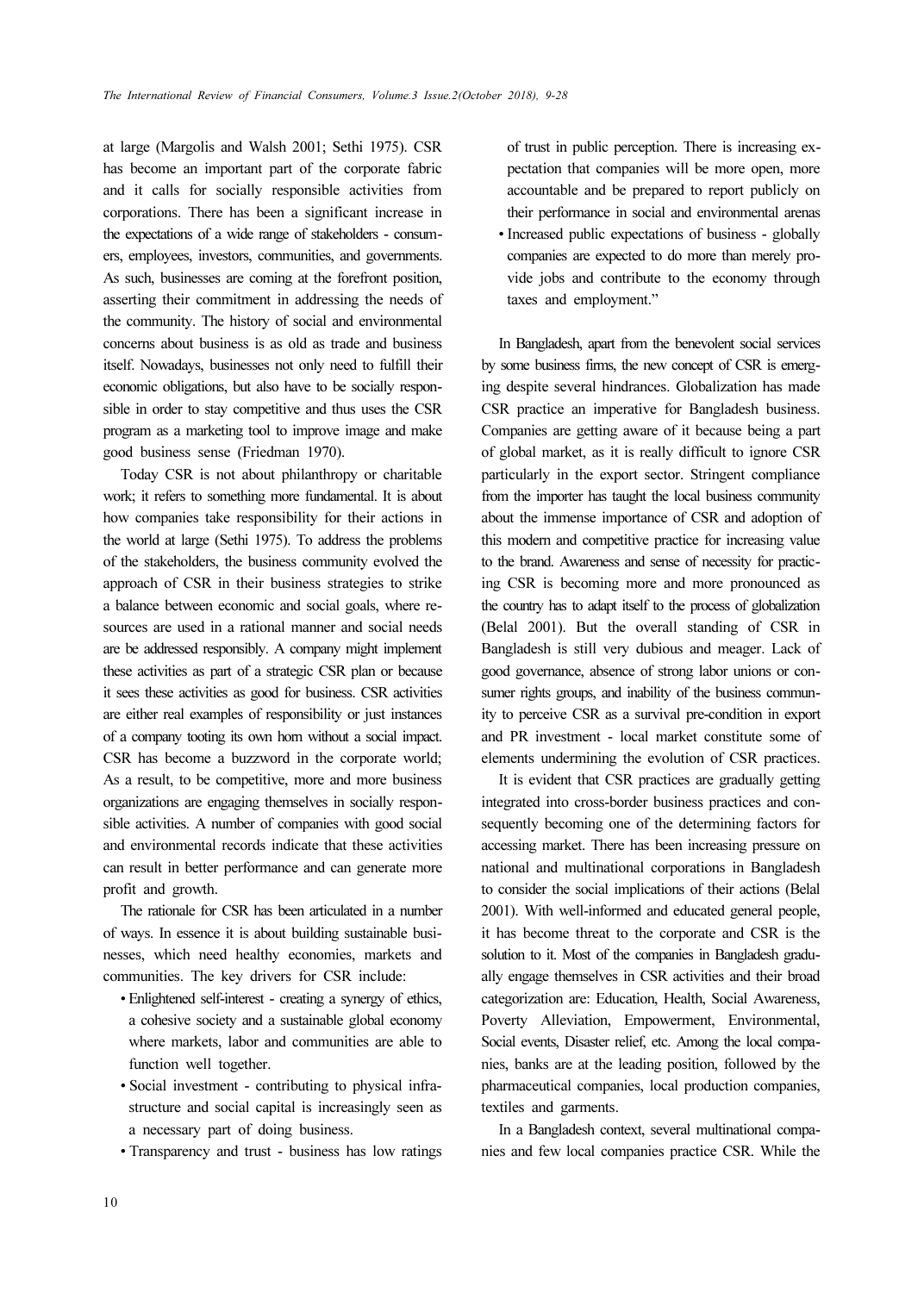multinationals are influenced by their own "enterprise social responsibility" disposition, most of the business concerns in Bangladesh do not rate high in practicing CSR unless being pressured (Islam 2012). So, the question arises why these business organizations are doing CSR activities, and what the cognizant citizens<sup>2</sup> think about those activities. This research tried to explore the citizens thought about these activities: whether these are promotional<sup>3</sup> (only for promotion to increase profitably) or soci $etal<sup>4</sup>$  (for social welfare).

## Ⅱ. OBJECTIVES

The broad objective of the study is to explore the perception of the citizens regarding CSR activities that are executed by the financial institutions in Bangladesh. Specifically, the study looked into citizens' perspective about CSR activities related to i) health care, ii) educational, iii) multi-facet events (i.e., sports, cultural, competitions, conferences, etc.), iv) infrastructure and aesthetic initiatives, v) socio-environmental awareness raising programs taken by the companies.

# Ⅲ. METHODOLOGY

The main objective of this research was to analyze the perception of people about the CSR activities in Bangladesh. The research used both primary and secondary sources and made pertinent literature review. The primary data was collected by means of questionnaire survey of 194 community conscious citizens (e.g., students, service holders, businessmen and housewives). The survey questionnaire contains 27 key variables using a 5-point Likert scale (1: Only societal, 2: More societal than profit driven, 3: Neutral, 4: More profit driven than societal, and 5: Only profit driven). From the responses mean indices are calculated to measure the citizens' views and perceptions.

The survey was conducted within Dhaka Metropolitan – the capital of Bangladesh. A combination of convenience, judgmental and quota sampling techniques were used to select the respondents (n=194). The secondary sources include books, reports, journal articles, etc. The study used face validity and the responses were found to be reliable (Cronbach's alpha=0.845). The survey questionnaire was pretested with 15 respondents and necessary editing was done. Data analyses were done using a number of statistical tests. The tests used are one-sample frequency distribution, descriptive statistics, indexing, t-tests, factor analysis, etc.

The limitations of the study include small sample size and study area confined to the capital city only. The sample of 194 citizens can be justified with a level of significance of 10%, precision of 6%, and proportion of 50%. Time shortage and non-response error resulted into small sample size. Keeping the boundary within capital city is rational in the sense that most of the people living here are conscious, cognizant, alert and vigilant of the CSR activities of the corporations.

## Ⅳ. DATA ANALYSIS

The citizens' view regarding the CSR activities are grouped into 5 complex variables containing 27 simple variables. The five CSR related complex variables are: i) health sector facilities, ii) education related activities, iii) multi-facet events, iv) aesthetic-infrastructural CSR, and v) socio-environmental awareness campaign. The citizens' survey is conducted using a 5-point Likert scale regarding their view towards these activities (1: only societal, 2: more societal than profit driven, 3: neutral, 4: more profit driven than societal, 5: only profit driven). Here 194 citizens view restricted to 27 variables are quantified using the 5-point likert scale values (1, 2, 3, 4, 5). On the basis of the responses the mean indices of all the variables are calculated for testing the research objectives. The detailed analyses of these complex variables are described below.

## A. Health Sector

The citizens' perspective about CSR activities involving health sector contains seven simple variables. The citizens' have given their view against each of the components in a 5-point Likert scale focusing if it is societal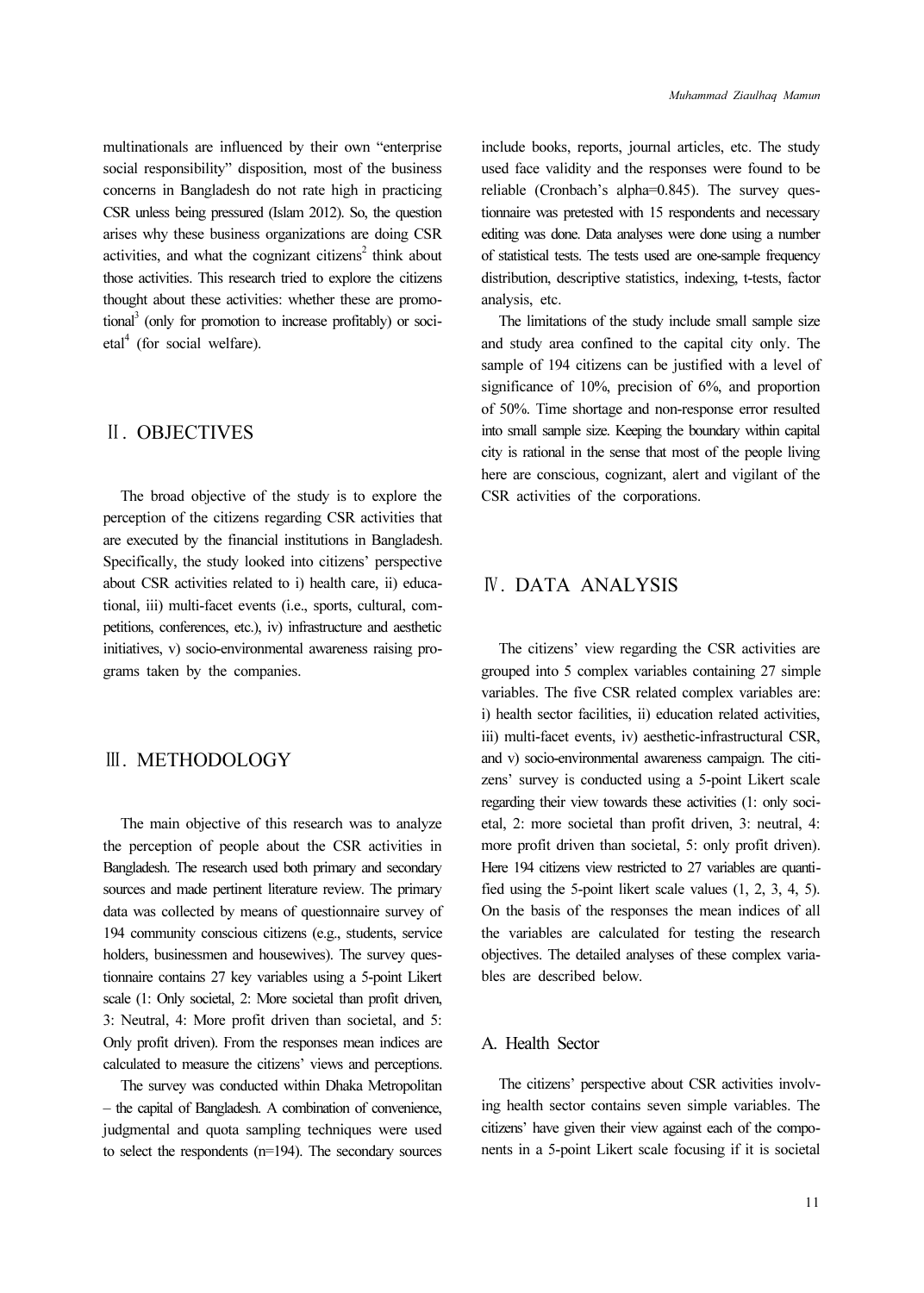or promotional. The component wise analysis is given below.

#### 1. Health care facilities

Regarding health care facilities (Table 1) we can see that most (30.9%) of the respondents think it is more societal than profit driven, but quite a few (17.5%) of the respondents think that health care facilities taken by the companies are only societal. Again, a significant number (29.9%) think these are more profit driven than societal. About 16.5% gave a neutral view, whereas another 4.6% respondents think health facilities are only given for promotion and to drive profit from that. But the central tendency of 2.72 indicates that mostly people see these initiatives as more societal than profit driven. We also notice that responses are quite bi-modal and are quite dispersed ( $\sigma$  =1.21).

### 2. Free medicine provided

From the Table 2 we can see, 22.2% of the respondents think that free medicine provided by the companies are purely societal, whereas 45.9% see it as more societal than profit driven. Though 8.8% gave a neutral view but quite a few (23.3%) think these are more profit driven than societal. Here it is noted that the central tendency

|  |  | <b>Table 1.</b> Health care facilities |
|--|--|----------------------------------------|
|  |  |                                        |

is again 2.33 which mean mostly people see these initiatives as more societal than profit driven. We also notice that nobody think this initiative is profit driven only. Here also responses are quite dispersed ( $\sigma$ =1.065) which means people have different views.

### 3. Free Medical check-up

From the Table 3 regarding free medical check-up we can see, 32.0% of the respondents think that free medical checkup programs taken by the companies are only societal whereas 47.4% think it as more societal than profit driven, 8.8% gave a neutral view, 11.3% think these are more profit driven than societal and the other 0.5% respondents think free checkup facilities are only given for promotion and to drive profit from that. As noted the mean index here is 2.01 which means mostly people see these initiatives as more societal than profit driven. We also notice that responses are also quite dispersed (0.955).

### 4. Free dental checkup

From the Table 4 we can see, 24.2% of the respondents think that free dental checkup programs taken by the companies are only societal, whereas, 41.8% think it as more societal than profit driven, 12.9% gave a neutral

| Responses                        | f   | $\frac{0}{0}$ | Descriptive Statistics                |
|----------------------------------|-----|---------------|---------------------------------------|
| No Response                      |     | 0.5           | Mean Index $(\mu) = 2.72$             |
| Only Societal                    | 34  | 17.5          | Std. Deviation $(\sigma)=1.212$       |
| More Societal than profit driven | 60  | 30.9          |                                       |
| Neutral                          | 32  | 16.5          | Significance Level $(\alpha) = 0.001$ |
| More Profit driven than societal | 58  | 29.9          |                                       |
| Profit driven                    | 9   | 4.6           |                                       |
| Total                            | 194 | 100.0         |                                       |

#### Table 2. Free medicine provided

| Responses                        | £   | $\frac{0}{0}$ | Descriptive Statistics                |
|----------------------------------|-----|---------------|---------------------------------------|
| Only Societal                    | 43  | 22.2          |                                       |
| More Societal than profit driven | 89  | 45.9          | Mean Index $(\mu) = 2.33$             |
| Neutral                          | 17  | 8.8           | Std. Deviation $(\sigma)$ =1.065      |
| More Profit driven than societal | 45  | 23.2          | Significance Level $(\alpha) = 0.000$ |
| Total                            | 194 | 100.0         |                                       |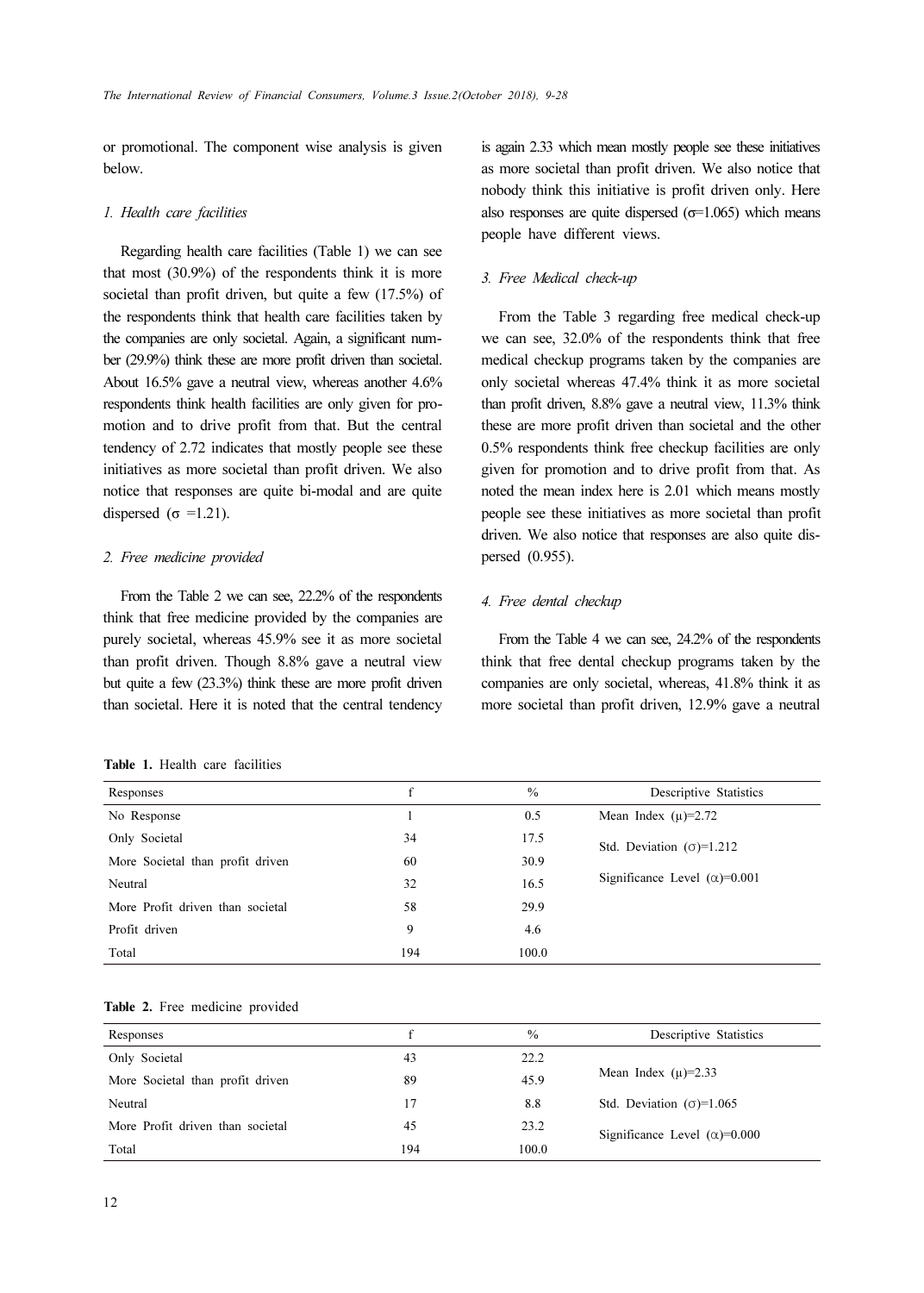view, 20.1% think these are more profit driven than societal and the other 1% respondents think free dental checkup facilities are only given for promotion and to drive profit from that. It is noted that the mean index here is 2.32 which means mostly people see these initiatives as more societal than profit driven. We also notice that responses are quite dispersed ( $\sigma$ =1.083).

### 5. Free pure drinking water supply

From the Table 5 we see that 29.9%% of the respondents think that free pure drinking water supply program taken by the companies are only societal whereas 39.2% think it as more societal than profit driven, 15.5% gave a neutral view, 13.4% think these are more profit driven than societal and the other 1.5% respondents think these campaigns are only undertaken only for promotion and to drive profit from that. It is noted that the mean index here is 2.16 which mean mostly people see these initiatives as more societal than profit driven. We also notice that responses are quite dispersed  $(\sigma=1.063)$  which means people have different views.

### 6. Free vaccination service

From the Table 6 we can see, 32.0% of the respondents think that free vaccination service programs taken by the companies are only societal whereas 40.7% think it as more societal than profit driven, 9.8% gave a neutral view, 14.9% think these are more profit driven than societal and the other 1.5% respondents think free vaccination facilities are only given for promotion and to drive profit

### Table 3. Free medical check-up

| Responses                        | f   | $\frac{0}{0}$ | Descriptive Statistics                |
|----------------------------------|-----|---------------|---------------------------------------|
| Only Societal                    | 62  | 32.0          | Mean Index $(\mu) = 2.01$             |
| More Societal than profit driven | 92  | 47.4          | Std. Deviation $(\sigma) = 0.955$     |
| Neutral                          | 17  | 8.8           |                                       |
| More Profit driven than societal | 22  | 11.3          | Significance Level $(\alpha) = 0.000$ |
| Profit driven                    |     | 0.5           |                                       |
| Total                            | 194 | 100.0         |                                       |

#### Table 4. Free dental checkup

| f   | $\frac{0}{0}$ | Descriptive Statistics                |
|-----|---------------|---------------------------------------|
| 47  | 24.2          | Mean Index $(\mu) = 2.32$             |
| 81  | 41.8          | Std. Deviation $(\sigma)$ =1.083      |
| 25  | 12.9          |                                       |
| 39  | 20.1          | Significance Level $(\alpha) = 0.000$ |
| 2   | 1.0           |                                       |
| 194 | 100.0         |                                       |
|     |               |                                       |

|  |  | Table 5. Free pure drinking water supply |  |
|--|--|------------------------------------------|--|
|  |  |                                          |  |

| Responses                        | f   | $\frac{0}{0}$ | Descriptive Statistics                |
|----------------------------------|-----|---------------|---------------------------------------|
| No Response                      |     | 0.5           | Mean Index $(\mu) = 2.16$             |
| Only Societal                    | 58  | 29.9          | Std. Deviation $(\sigma)$ =1.063      |
| More Societal than profit driven | 76  | 39.2          |                                       |
| Neutral                          | 30  | 15.5          | Significance Level $(\alpha) = 0.000$ |
| More Profit driven than societal | 26  | 13.4          |                                       |
| Profit driven                    | 3   | 1.5           |                                       |
| Total                            | 194 | 100.0         |                                       |
|                                  |     |               |                                       |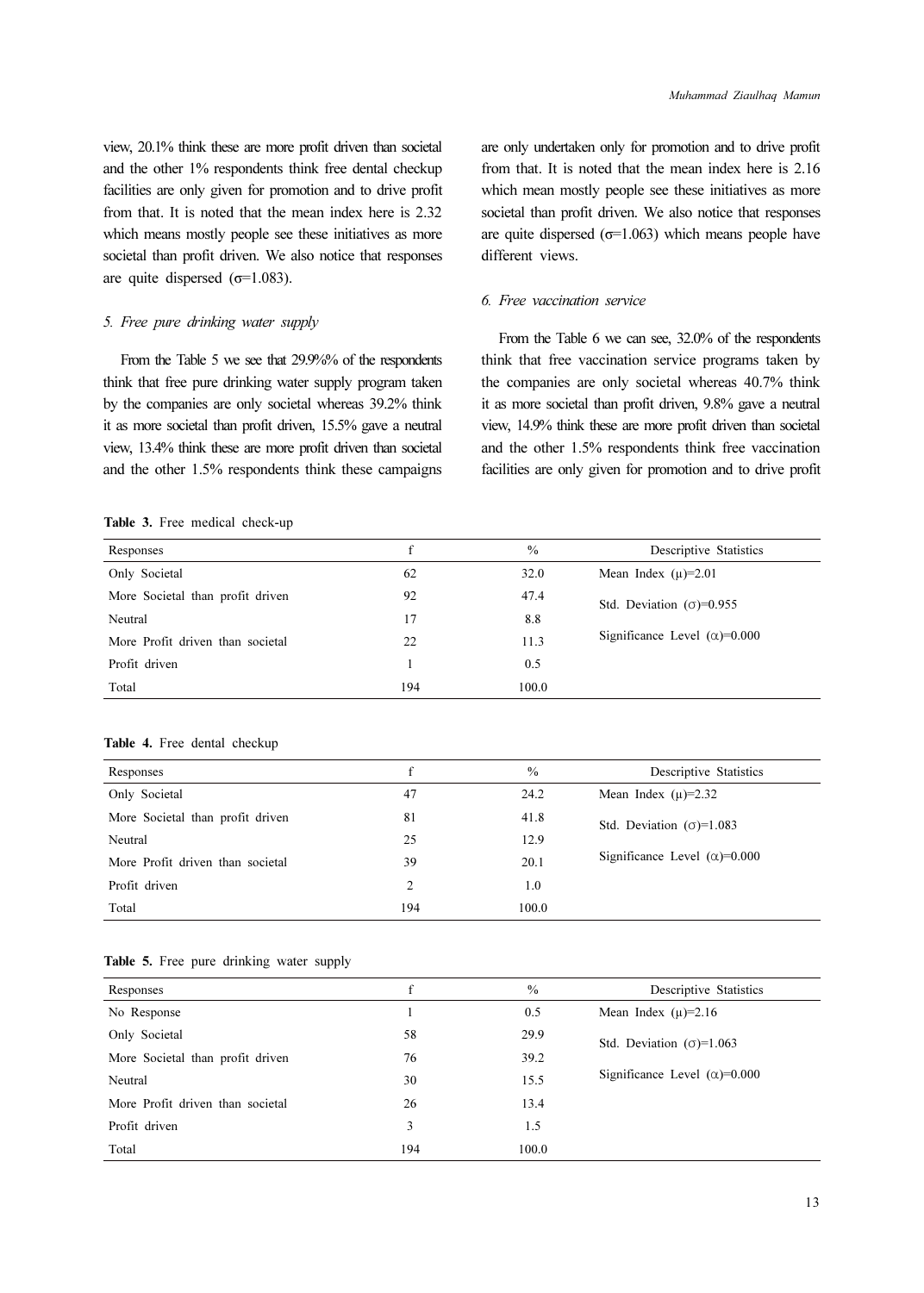from that. So we see that the mean index is 2.10 which means mostly people see these initiatives as more societal than profit driven. We also notice that responses quite dispersed  $(\sigma=1.092)$  which means people have different views.

### 7. Free eye care

From the Table 7 we can see, 26.3%% of the respondents think that free eye care facilities taken by the companies are only societal whereas 42.3% think it as more societal than profit driven, 16.0% gave a neutral view, 13.4%% think these are more profit driven than societal and the other 1.5% respondents think eye care facilities are only given for promotion and to drive profit from that. So we see the central tendency in the scale is 2.2 which means mostly people see these initiatives as more societal than profit driven. Here we notice that the data is quite dispersed  $(\sigma=1.041)$  which means people's views are mostly societal oriented.

### 8. Overall (Health sector)

The citizens' perspective about CSR activities involving health sector contains seven simple variables. The mean indices, standard deviations and significant difference from neutral view (3) of each of the variables are summarized in Table 8. The overall mean indexes of

### Table 6. Free vaccination service

| Responses                        | f   | $\frac{0}{0}$ | Descriptive Statistics                |
|----------------------------------|-----|---------------|---------------------------------------|
| No Response                      | 2   | 1.0           | Mean Index $(\mu)=2.10$               |
| Only Societal                    | 62  | 32.0          | Std. Deviation $(\sigma)=1.092$       |
| More Societal than profit driven | 79  | 40.7          |                                       |
| Neutral                          | 19  | 9.8           | Significance Level $(\alpha) = 0.000$ |
| More Profit driven than societal | 29  | 14.9          |                                       |
| Profit driven                    | 3   | 1.5           |                                       |
| Total                            | 194 | 100.0         |                                       |

### Table 7. Free eye care

| Responses                        | f   | $\frac{0}{0}$ | Descriptive Statistics                |
|----------------------------------|-----|---------------|---------------------------------------|
| No Response                      |     | $.5\,$        | Mean Index $(\mu) = 2.20$             |
| Only Societal                    | 51  | 26.3          | Std. Deviation $(\sigma)=1.041$       |
| More Societal than profit driven | 82  | 42.3          |                                       |
| Neutral                          | 31  | 16.0          | Significance Level $(\alpha) = 0.000$ |
| More Profit driven than societal | 26  | 13.4          |                                       |
| Profit driven                    | 3   | 1.5           |                                       |
| Total                            | 194 | 100.0         |                                       |
|                                  |     |               |                                       |

### Table 8. Health Care Sector

| Variables                       | Mean Index $(\mu)$ | Std. Deviation $(\sigma)$ | Significance Level $(\alpha)$ |
|---------------------------------|--------------------|---------------------------|-------------------------------|
| Health care facilities          | 2.72               | 1.212                     | 0.001                         |
| Free medicine provided          | 2.33               | 1.065                     | 0.000                         |
| Free medical check-up           | 2.01               | 0.955                     | 0.000                         |
| Free dental check-up            | 2.32               | 1.083                     | 0.000                         |
| Free pure drinking water supply | 2.16               | 1.063                     | 0.000                         |
| Free vaccination service        | 2.10               | 1.092                     | 0.000                         |
| Free eye care                   | 2.20               | 1.041                     | 0.000                         |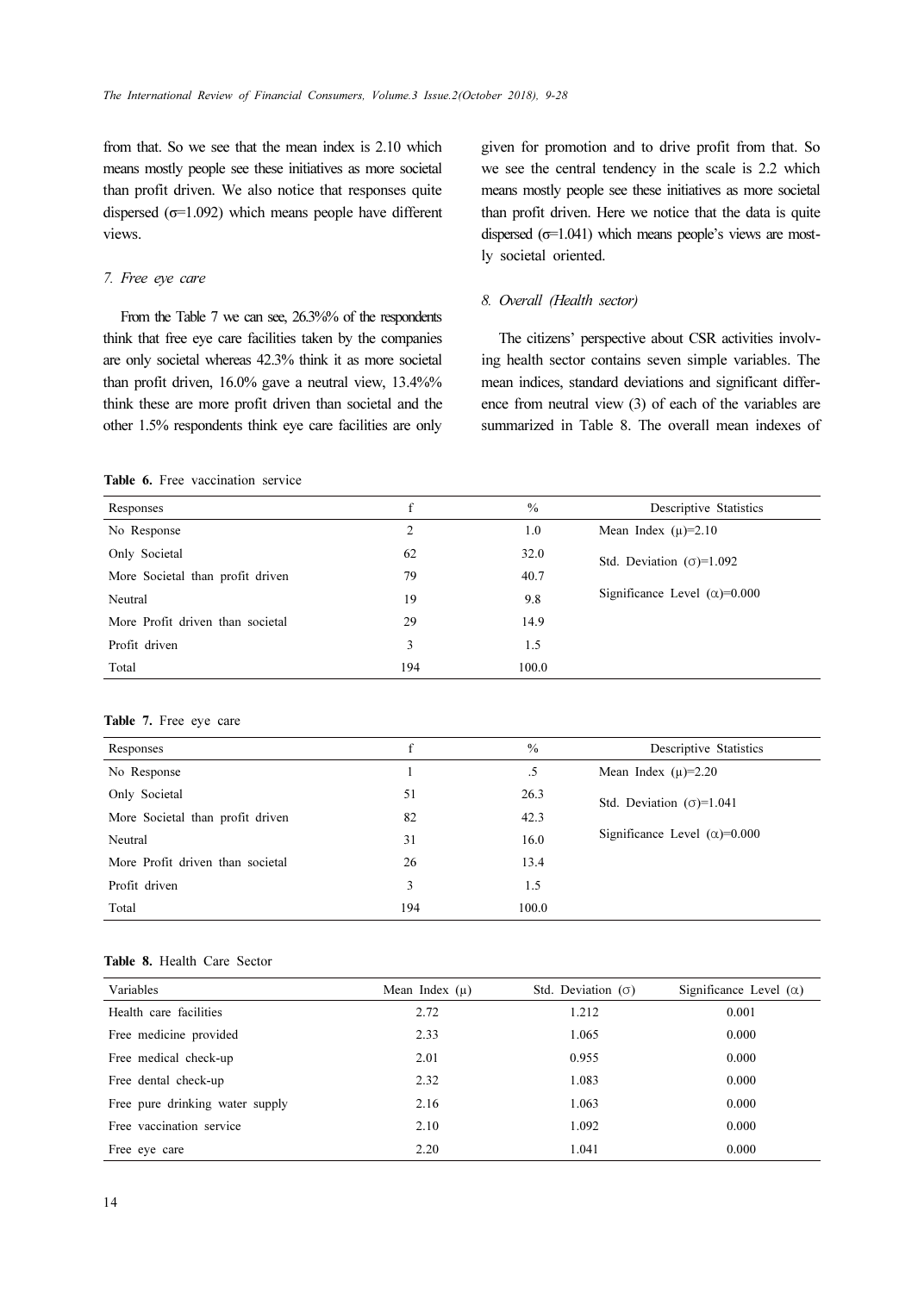the variables is found to be 2.26 [significantly  $(\alpha=0.000)$ ] less than 3 (neutral)] and narrowly dispersed ( $\sigma$ =0.23) [between 2 (more societal than profit driven) and 3 (neutral)]. This indicates that the citizens' view regarding the health-related CSR activities are more societal than profit-oriented.

### B. Education Sector

There are 3 variables in this sector to measure the citizen's perspective about the CSR activities involving the education sector. The detailed analysis is given below.

### 1. Establishment of Educational Institutes

We can see from the Table 9 that 9.8% of the respondents think educational institutes established by the companies are only societal whereas 25.8% think that it is actually more societal than profit driven, 21.1% gave a neutral view, 28.4% think these are more profit driven than societal and the other 13.9% respondents think that these educational institutes are established only for promotion and to drive profit from that. So we see the central tendency in the scale was 3.09 which means mostly people see these initiatives as more profit driven than societal. We can also notice that the responses are quite dispersed which means people have different views about these initiatives.

### 2. Donation for Library

We can see from the Table 10 that 11.9% of the respondents think donations made by the companies for libraries are only societal whereas 36.1% think that it is actually more societal than profit driven, 25.3% of the respondents gave a neutral view, 19.6% think these are more profit driven than societal and the other 6.2% respondents think that they donate for the libraries only for promotion and to drive profit from that. So we see the central tendency in the scale was 2.69 which mean mostly people see these initiatives as more societal than profit driven. We can also notice that the responses are quite dispersed  $(\sigma=1.132)$  which means people have different views about these initiatives.

### 3. Scholarship Offers

We can see from the Table 11 that 26.8% of the respondents think the companies offer scholarship only for

| Responses                        | f   | $\frac{0}{0}$ | Descriptive Statistics               |
|----------------------------------|-----|---------------|--------------------------------------|
| No Response                      | 2   | 1.0           | Mean Index $(\mu) = 3.09$            |
| Only Societal                    | 19  | 9.8           | Std. Deviation $(\sigma)$ =1.259     |
| More Societal than profit driven | 50  | 25.8          |                                      |
| Neutral                          | 41  | 21.1          | Significance Level $(\alpha)$ =0.393 |
| More Profit driven than societal | 55  | 28.4          |                                      |
| Profit driven                    | 27  | 13.9          |                                      |
| Total                            | 194 | 100.0         |                                      |
|                                  |     |               |                                      |

Table 9. Establishment of educational institution

|  | Table 10. Donation for Library |  |
|--|--------------------------------|--|
|  |                                |  |

| Responses                        | f   | $\frac{0}{0}$ | Descriptive Statistics                |
|----------------------------------|-----|---------------|---------------------------------------|
| No Response                      | 2   | 1.0           | Mean Index $(\mu) = 2.69$             |
| Only Societal                    | 23  | 11.9          | Std. Deviation $(\sigma)=1.132$       |
| More Societal than profit driven | 70  | 36.1          |                                       |
| Neutral                          | 49  | 25.3          | Significance Level $(\alpha) = 0.000$ |
| More Profit driven than societal | 38  | 19.6          |                                       |
| Profit driven                    | 12  | 6.2           |                                       |
| Total                            | 194 | 100.0         |                                       |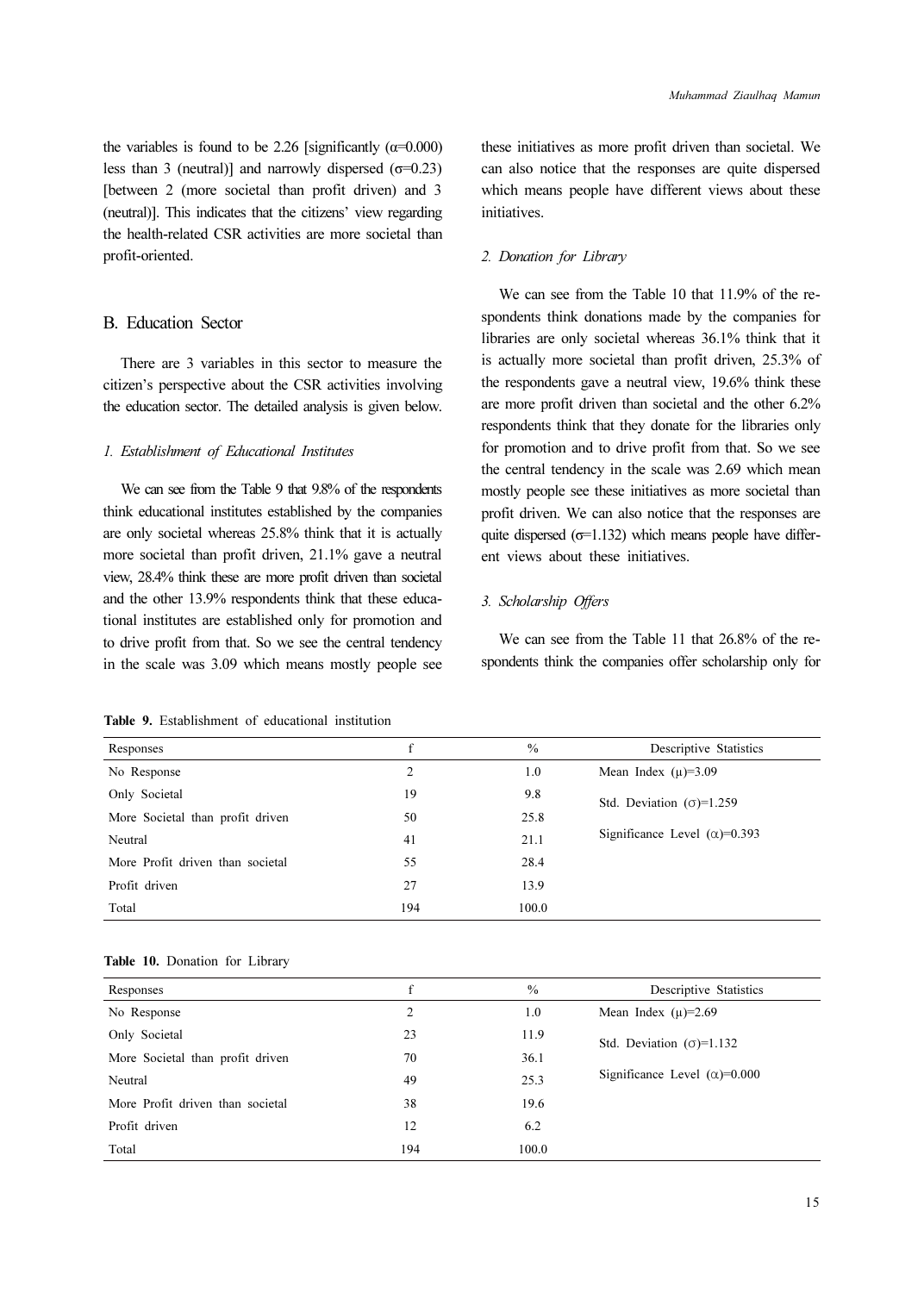societal purpose whereas 41.2% think that it is actually more societal than profit driven, 13.9% gave a neutral view, 14.4% think these are more profit driven than societal and the other 3.6% respondents think that these scholarships are offered only for promotion and to drive profit from that. It is noted that the mean index here is 2.27 which mean mostly people see these initiatives as more societal than profit driven. Here we can notice that the respondents' views are quite dispersed  $(\sigma=1.115)$  which means people have different views about these initiatives.

### d) Overall (Education sector)

The citizens' perspective about CSR activities involving education sector contains three simple variables. The mean indices, standard deviations and significant difference from neutral view (3) of each of the variables are summarized in Table 12. The overall mean indexes of

Table 11. Scholarship Offers

the variables are found to be 2.68 [not significantly  $(\alpha$  $\leq$ 0.305) less than 3 (neutral)] and quite dispersed ( $\sigma$ =0.405) [between 2 (more societal than profit driven) and 3 (neutral)]. This indicates that the citizens' view regarding the health-related CSR activities are more societal than profit-oriented.

### C. Multi-facet Events

We had five variables to measure citizens' perspective towards CSR activities by different companies involving different types of events.

### 1. Sports Events

We can see from the Table 13 that 4.1% of the respondents think that the companies sponsor sports events

| Responses                        | f   | $\frac{0}{0}$ | Descriptive Statistics                |
|----------------------------------|-----|---------------|---------------------------------------|
| No Response                      | 0   | 0.0           | Mean Index $(\mu) = 2.27$             |
| Only Societal                    | 52  | 26.8          | Std. Deviation $(\sigma)$ =1.115      |
| More Societal than profit driven | 80  | 41.2          |                                       |
| Neutral                          | 27  | 13.9          | Significance Level $(\alpha) = 0.000$ |
| More Profit driven than societal | 28  | 14.4          |                                       |
| Profit driven                    | 7   | 3.6           |                                       |
| Total                            | 194 | 100.0         |                                       |

### Table 12. Education sector

| Variables                        | Mean Index $(\mu)$ | Std. Deviation $(\sigma)$ | Significance Level $(\alpha)$ |
|----------------------------------|--------------------|---------------------------|-------------------------------|
| Building educational institution | 3.08               | 1.259                     | 0.393                         |
| Donation for library             | 2.69               | 1.132                     | 0.000                         |
| Student scholarship              | 2.27               | 1.115                     | 0.000                         |

### Table 13. Sports Events

| Responses                        | f        | $\frac{0}{0}$ | Descriptive Statistics               |
|----------------------------------|----------|---------------|--------------------------------------|
| No Response                      | $\Omega$ | 0.0           | Mean Index $(\mu) = 3.75$            |
| Only Societal                    | 8        | 4.1           | Std. Deviation $(\sigma)=1.11$       |
| More Societal than profit driven | 24       | 12.4          |                                      |
| Neutral                          | 28       | 14.4          | Significance Level $(\alpha)$ =0.000 |
| More Profit driven than societal | 82       | 42.3          |                                      |
| Profit driven                    | 52       | 26.8          |                                      |
| Total                            | 194      | 100.0         |                                      |
|                                  |          |               |                                      |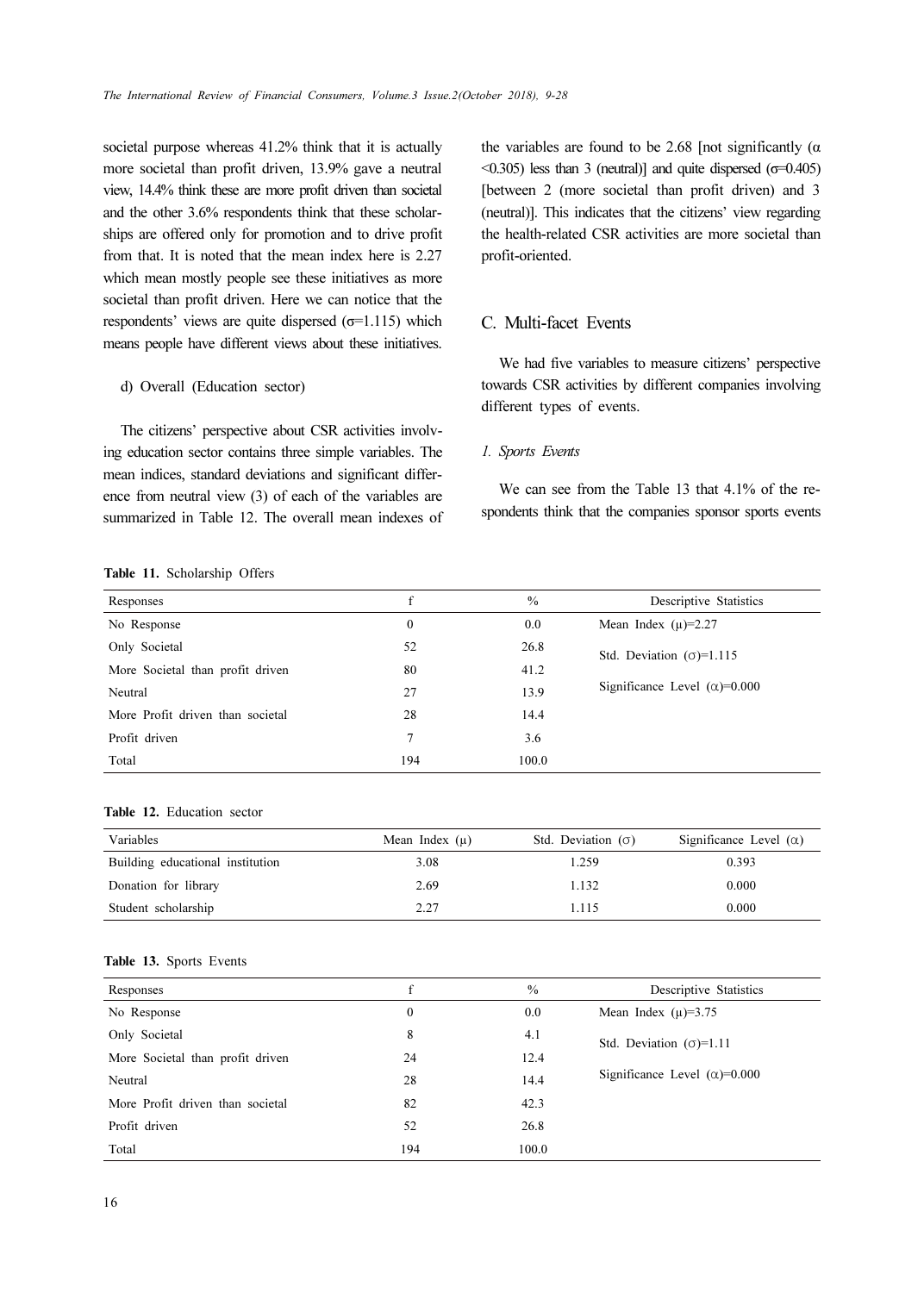only for societal purpose whereas 12.4% think that it is actually more societal than profit driven, 14.4% gave a neutral view, 42.3% think these are more profit driven than societal and the other 26.8% respondents think that the sports events are sponsored by the companies only for promotion and to drive profit from that. It is noted that the mean index here is 3.75 which mean mostly people see these initiatives as more profit driven than societal. Here we can notice that the respondents' views are quite dispersed  $(\sigma=1.11)$  which means people have different views about these initiatives.

#### 2. Cultural Events

We can see from Table 14 that 2.6% of the respondents think that the companies sponsor cultural events only for societal purpose whereas 10.3% think that it is actually more societal than profit driven, 19.6% gave a neutral view, 42.8% think these are more profit driven than societal and the other 24.2% respondents think that the cultural events are sponsored by the companies only for promotion and to drive profit from that. The mean index in this case is 3.76 which means mostly people see these initiatives as more profit driven than societal. And it is seen that the respondents' views are quite dispersed  $(σ=1.02)$  which

|  | <b>Table 14.</b> Cultural Events |  |
|--|----------------------------------|--|
|  |                                  |  |

means people have different views about these initiatives.

### 3. Seminar and Workshop

We can see from Table 15 that 5.7% of the respondents think that the companies organize seminars and workshops only for societal purpose whereas 20.6% think that it is actually more societal than profit driven, 33% gave a neutral view, 38.7% think these are more profit driven than societal and the other 2.1% respondents think that the seminars and workshops are organized by the companies only for promotion and to drive profit from that. The mean index in this case is 3.11 which means mostly people see these initiatives neither profit driven nor societal. And it is seen that the respondents' views are quite dispersed  $(\sigma=1.02)$  which means people have different views about these initiatives.

### 4. Conferences

We can see from the Table 16 that 3.6% of the respondents think that the companies sponsor conferences only for societal purpose whereas 16% think that it is actually more societal than profit driven, 26.8% gave a neutral view, 31.4% think these are more profit driven

| Responses                        | f        | $\frac{0}{0}$ | Descriptive Statistics               |
|----------------------------------|----------|---------------|--------------------------------------|
| No Response                      | $\bf{0}$ | 0.0           | Mean Index $(\mu) = 3.76$            |
| Only Societal                    | 5        | 2.6           | Std. Deviation $(\sigma)$ =1.02      |
| More Societal than profit driven | 20       | 10.3          |                                      |
| Neutral                          | 38       | 19.6          | Significance Level $(\alpha)$ =0.000 |
| More Profit driven than societal | 83       | 42.8          |                                      |
| Profit driven                    | 47       | 24.2          |                                      |
| Total                            | 193      | 99.5          |                                      |

|  |  | Table 15. Seminar and Workshop |
|--|--|--------------------------------|
|  |  |                                |

| Responses                        | f            | $\frac{0}{0}$ | Descriptive Statistics              |
|----------------------------------|--------------|---------------|-------------------------------------|
| No Response                      | $\mathbf{0}$ | 0.0           | Mean Index $(\mu)=3.11$             |
| Only Societal                    | 11           | 5.7           | Std. Deviation $(\sigma) = 0.946$   |
| More Societal than profit driven | 40           | 20.6          |                                     |
| Neutral                          | 64           | 33.0          | Significance Level $(\alpha)=0.113$ |
| More Profit driven than societal | 75           | 38.7          |                                     |
| Profit driven                    | 4            | 2.1           |                                     |
| Total                            | 194          | 100.0         |                                     |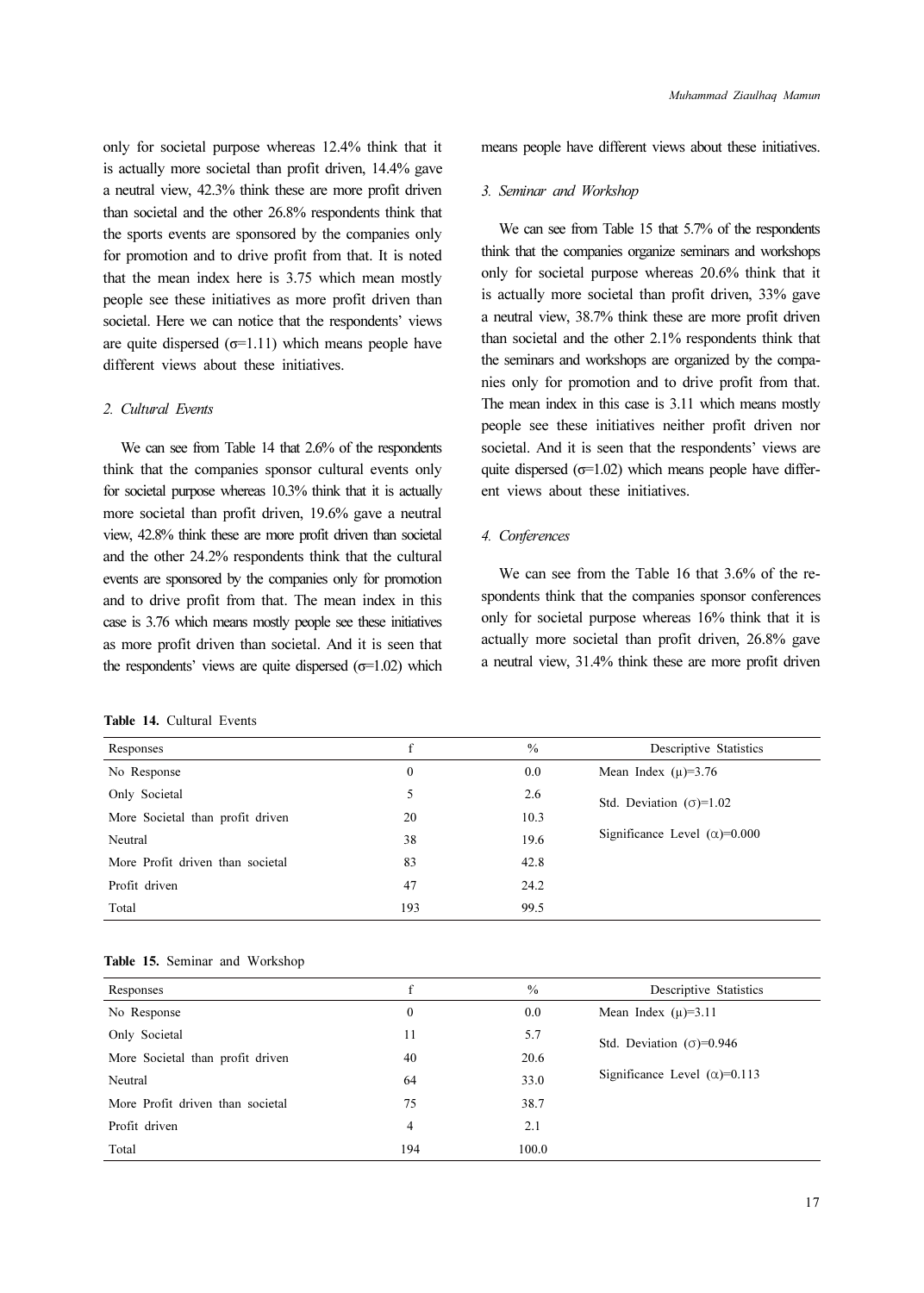than societal and the other 22.2% respondents think that the conferences are sponsored by the companies only for promotion and to drive profit from that. The mean index in this case is 3.53 which mean mostly people see these initiatives as more profit driven than societal. And it is seen that the respondents' views are quite dispersed  $(σ=1.11)$  which means people have different views about these initiatives.

#### 5. Competitions

We can see from the Table 17 that 2.1% of the respondents think that the companies sponsor competitions only for societal purpose whereas 9.3% think that it is actually more societal than profit driven, 19.1% gave a neutral view, 45.9% think these are more profit driven

### Table 16. Conferences

than societal and the other 23.7% respondents think that the competitions are sponsored by the companies only for promotion and to drive profit from that. The mean index in this case is 3.80 which mean mostly people see these initiatives as more profit driven than societal. And it is seen that the respondents' views are not that dispersed ( $\sigma$ =0.974) and most of them think that these activities are mostly profit driven.

### 6. Overall (Multi-facet Events)

The citizens' perspective about CSR activities involving social events contains five simple variables. The mean indices, standard deviations and significant difference from neutral view (3) of each of the variables are summarized in Table 18. The overall mean indexes of the variables

| Responses                        | f            | $\frac{0}{0}$ | Descriptive Statistics                |
|----------------------------------|--------------|---------------|---------------------------------------|
| No Response                      | $\mathbf{0}$ | 0.0           | Mean Index $(\mu) = 3.53$             |
| Only Societal                    | 7            | 3.6           | Std. Deviation $(\sigma)=1.11$        |
| More Societal than profit driven | 31           | 16.0          |                                       |
| Neutral                          | 52           | 26.8          | Significance Level $(\alpha) = 0.000$ |
| More Profit driven than societal | 61           | 31.4          |                                       |
| Profit driven                    | 43           | 22.2          |                                       |
| Total                            | 194          | 100.0         |                                       |
|                                  |              |               |                                       |

#### Table 17. Competitions

| Responses                        | f   | $\frac{0}{0}$ | Descriptive Statistics                |
|----------------------------------|-----|---------------|---------------------------------------|
| No Response                      | 0   | 0.0           | Mean Index $(\mu)=3.80$               |
| Only Societal                    | 4   | 2.1           | Std. Deviation $(σ)=0.974$            |
| More Societal than profit driven | 18  | 9.3           |                                       |
| Neutral                          | 37  | 19.1          | Significance Level $(\alpha) = 0.000$ |
| More Profit driven than societal | 89  | 45.9          |                                       |
| Profit driven                    | 46  | 23.7          |                                       |
| Total                            | 194 | 100.0         |                                       |

|  | Table 18. Overall (Socio-cultural Events) |  |
|--|-------------------------------------------|--|
|  |                                           |  |

| Variables            | Mean Index $(\mu)$ | Std. Deviation $(\sigma)$ | Significance Level $(\alpha)$ |
|----------------------|--------------------|---------------------------|-------------------------------|
| Sports events        | 3.75               | 1.106                     | 0.00                          |
| Cultural events      | 3.76               | 1.018                     | 0.00                          |
| Seminar and workshop | 3.11               | 0.946                     | 0.113                         |
| Conferences          | 3.53               | 1.111                     | 0.00                          |
| Competitions         | 3.80               | 0.974                     | 0.00                          |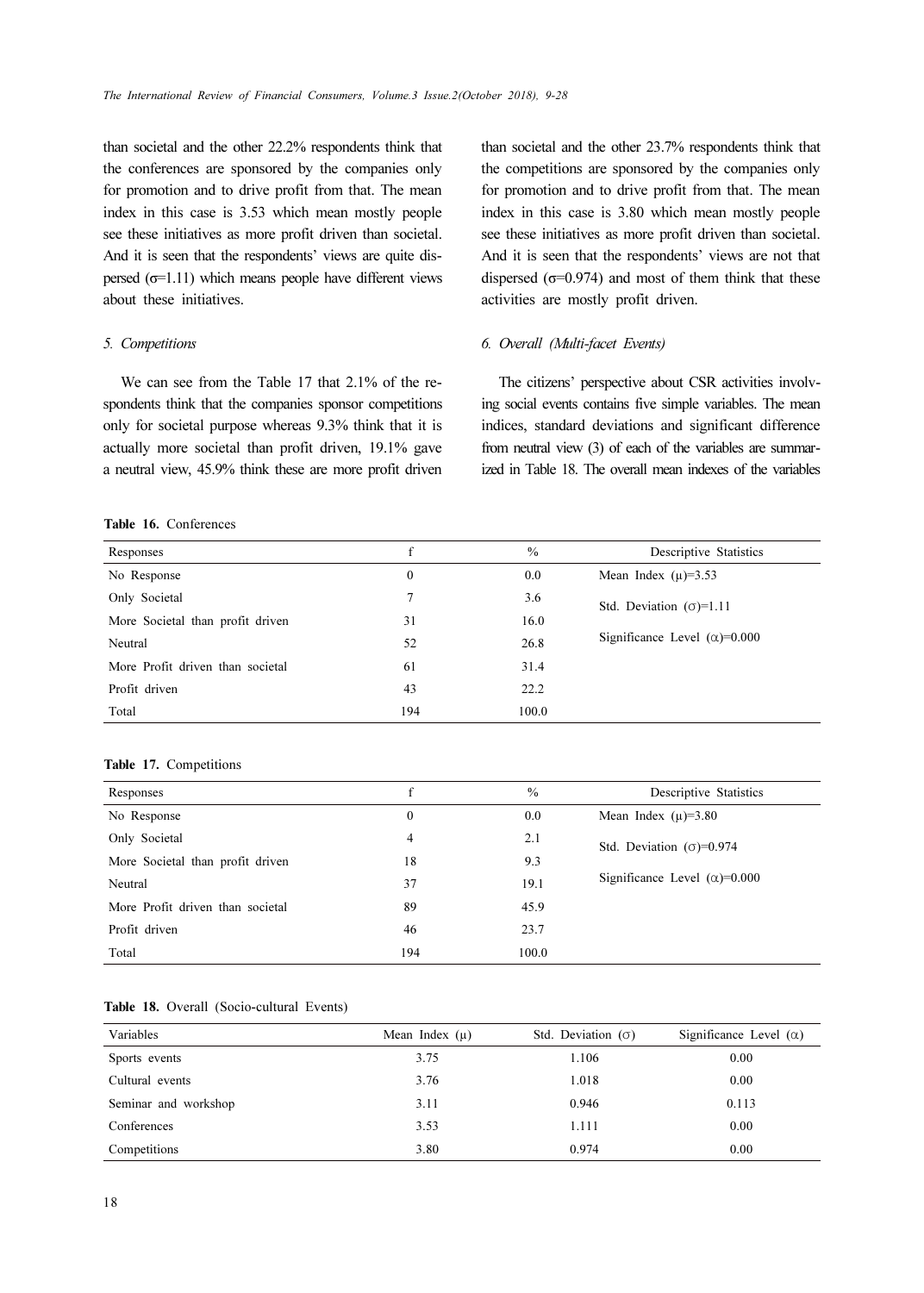is found to be 3.59 [significantly  $(\alpha \le 0.01)$  greater than 3 (neutral)] and narrowly dispersed  $(σ=0.29)$  [between 4 (more profit driven than societal) and 3 (neutral)]. This indicates that the peoples' perception about social event related CSR activities is more promotional than societal.

### D. Infrastructure and Aesthetic Development

The study had six variables to measure citizens' perspective towards CSR activities involving infrastructures. The citizens' have given their view against each of the components in a 5-point Likert scale focusing if it is societal or promotional. The detailed analysis is given below.

### 1. Road Dividers

We can see from Table 19 that 24.2% of the respondents think that the companies build road dividers only for societal purpose whereas 40.2% think that it is actually more societal than profit driven, 19.1% gave a neutral view, 13.9% think these are more profit driven than societal and the other 2.6% respondents think that road dividers are built by the companies only for promotion and to drive profit from that. The mean index in this case is 2.3 which mean most of the people see these initiatives as more societal than profit driven. And it is seen that the respondents' views are quite dispersed ( $\sigma$ =1.065).

### 2. Constructing Waiting sheds

We can see from Table 20 that 9.3% of the respondents think that the companies build waiting sheds only for societal purpose whereas 24.2% think that it is actually more societal than profit driven, 16.5% gave a neutral view, 43.3% think these are more profit driven than societal and the other 6.7% respondents think that waiting spots are built by the companies only for promotion and to drive profit from that. It is noted that the mean index here is 3.14 which means most of the people see these initiatives neither as profit driven nor societal. And it is seen that the respondents' views are quiet dispersed  $(σ=1.14)$ .

### 3. Roads and Bridges

We can see from Table 21 that 22.7% of the respondents think that the companies build roads and bridges only for societal purpose whereas 44.3% think that it is actually

|  | Table 19. Road Dividers |
|--|-------------------------|
|  |                         |

| Responses                        | f   | $\frac{0}{0}$ | Descriptive Statistics                |
|----------------------------------|-----|---------------|---------------------------------------|
| No Response                      | 0   | 0.0           | Mean Index $(\mu) = 2.30$             |
| Only Societal                    | 47  | 24.2          | Std. Deviation $(\sigma)$ =1.065      |
| More Societal than profit driven | 78  | 40.2          |                                       |
| Neutral                          | 37  | 19.1          | Significance Level $(\alpha) = 0.000$ |
| More Profit driven than societal | 27  | 13.9          |                                       |
| Profit driven                    | 5   | 2.6           |                                       |
| Total                            | 194 | 100.0         |                                       |

|  | Table 20. Constructing Waiting Spots |  |
|--|--------------------------------------|--|
|  |                                      |  |

| Responses                        |              | $\frac{0}{0}$ | Descriptive Statistics                |
|----------------------------------|--------------|---------------|---------------------------------------|
| No Response                      | $\mathbf{0}$ | 0.0           | Mean Index $(\mu)=3.14$               |
| Only Societal                    | 18           | 9.3           | Std. Deviation $(\sigma)=1.14$        |
| More Societal than profit driven | 47           | 24.2          |                                       |
| Neutral                          | 32           | 16.5          | Significance Level $(\alpha) = 0.091$ |
| More Profit driven than societal | 84           | 43.3          |                                       |
| Profit driven                    | 13           | 6.7           |                                       |
| Total                            | 194          | 100.0         |                                       |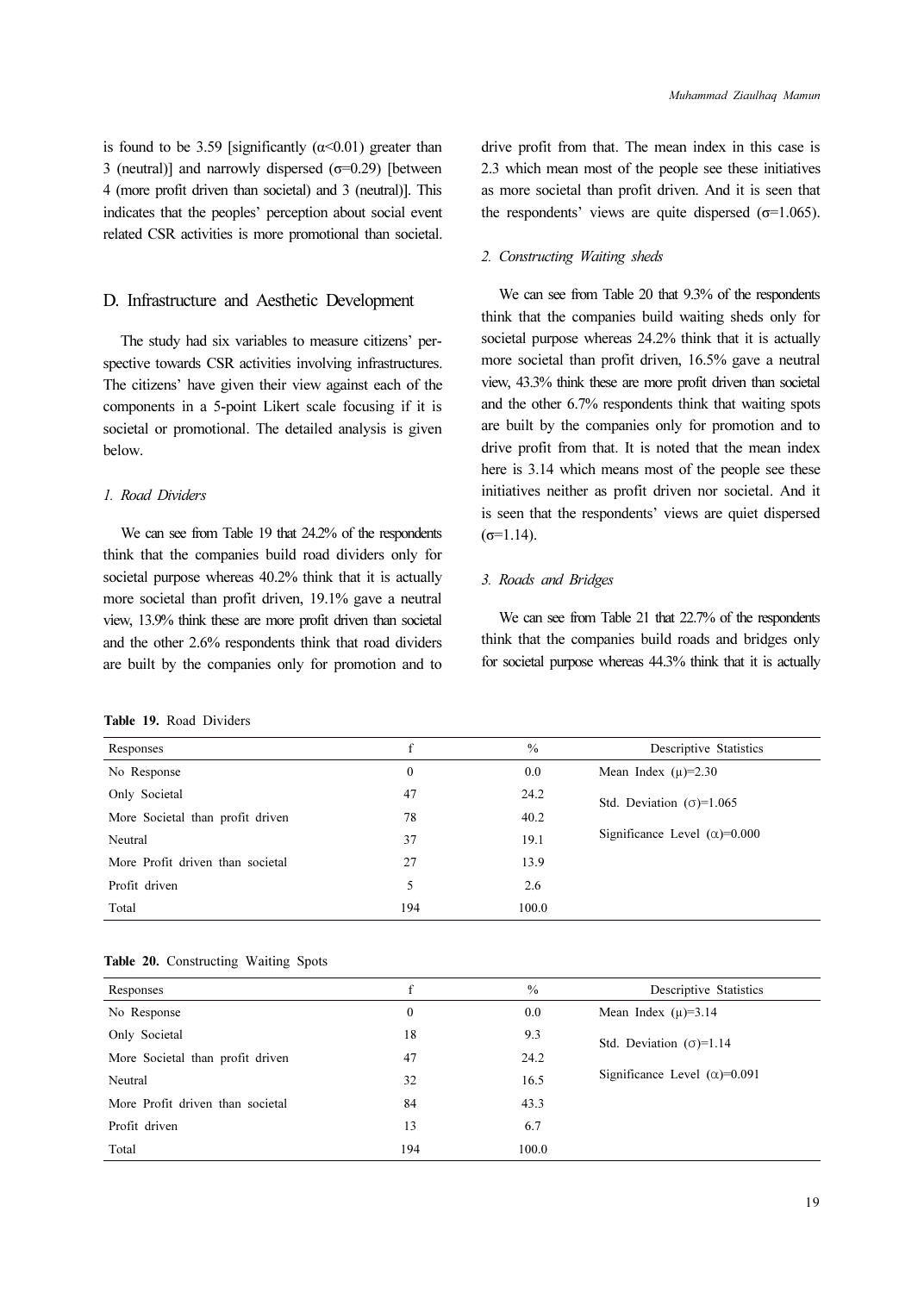more societal than profit driven, 17% gave a neutral view, 14.4% think these are more profit driven than societal and the other 1.5% respondents think that roads and bridges are built by the companies only for promotion and to drive profit from that. It is noted that the mean index here is 2.28 which means most of the people see these initiatives as more societal than profit driven. And it is seen that the respondents' views are a little dispersed  $(\sigma=1.02)$  and mostly societal oriented.

### 4. Lake Cleaning and maintenance

From Table 22 we can see, 31.4%% of the respondents think that lake cleaning and maintenance program taken by the companies are only societal whereas 40.7% think it as more societal than profit driven, 16.5% gave a neutral view, 9.3% think these are more profit driven than societal. It is noted that the mean index here is 2.01 which mean mostly people see these initiatives as more societal than profit driven. We also notice that responses are societal oriented mostly and skewed towards that.

### 5. Beautifications of roads and highways

From Table 23 we can see, 13.4% of the respondents think that beautification programs of roads and highways taken by the companies are only societal whereas 22.7% think it as more societal than profit driven, 27.3% gave

### Table 21. Roads and Bridges

| Responses                        | f            | $\%$  | Descriptive Statistics                |
|----------------------------------|--------------|-------|---------------------------------------|
| No Response                      | $\mathbf{0}$ | 0.0   | Mean Index $(\mu) = 2.28$             |
| Only Societal                    | 44           | 22.7  | Std. Deviation $(\sigma)=1.02$        |
| More Societal than profit driven | 86           | 44.3  |                                       |
| Neutral                          | 33           | 17.0  | Significance Level $(\alpha) = 0.000$ |
| More Profit driven than societal | 28           | 14.4  |                                       |
| Profit driven                    | 3            | 1.5   |                                       |
| Total                            | 194          | 100.0 |                                       |

|  |  | Table 22. Lake Cleaning and maintenance |
|--|--|-----------------------------------------|
|  |  |                                         |

| Responses                        | f                        | $\frac{0}{0}$            | Descriptive Statistics               |
|----------------------------------|--------------------------|--------------------------|--------------------------------------|
| No Response                      | 3                        | 1.5                      | Mean Index $(\mu) = 2.01$            |
| Only Societal                    | 61                       | 31.4                     | Std. Deviation $(\sigma) = 0.96$     |
| More Societal than profit driven | 79                       | 40.7                     |                                      |
| Neutral                          | 32                       | 16.5                     | Significance Level $(\alpha)$ =0.000 |
| More Profit driven than societal | 18                       | 9.3                      |                                      |
| Profit driven                    | $\overline{\phantom{a}}$ | $\overline{\phantom{0}}$ |                                      |
| Total                            | 194                      | 100.0                    |                                      |
|                                  |                          |                          |                                      |

|  | Table 23. Beautifications of roads and highways |  |  |
|--|-------------------------------------------------|--|--|
|  |                                                 |  |  |

| Responses                        | f   | $\%$  | Descriptive Statistics               |
|----------------------------------|-----|-------|--------------------------------------|
| No Response                      | 0   | 0.0   | Mean Index $(\mu) = 2.9$             |
| Only Societal                    | 26  | 13.4  | Std. Deviation $(\sigma)=1.104$      |
| More Societal than profit driven | 44  | 22.7  |                                      |
| Neutral                          | 53  | 27.3  | Significance Level $(\alpha)$ =0.218 |
| More Profit driven than societal | 65  | 33.5  |                                      |
| Profit driven                    | 6   | 3.1   |                                      |
| Total                            | 194 | 100.0 |                                      |
|                                  |     |       |                                      |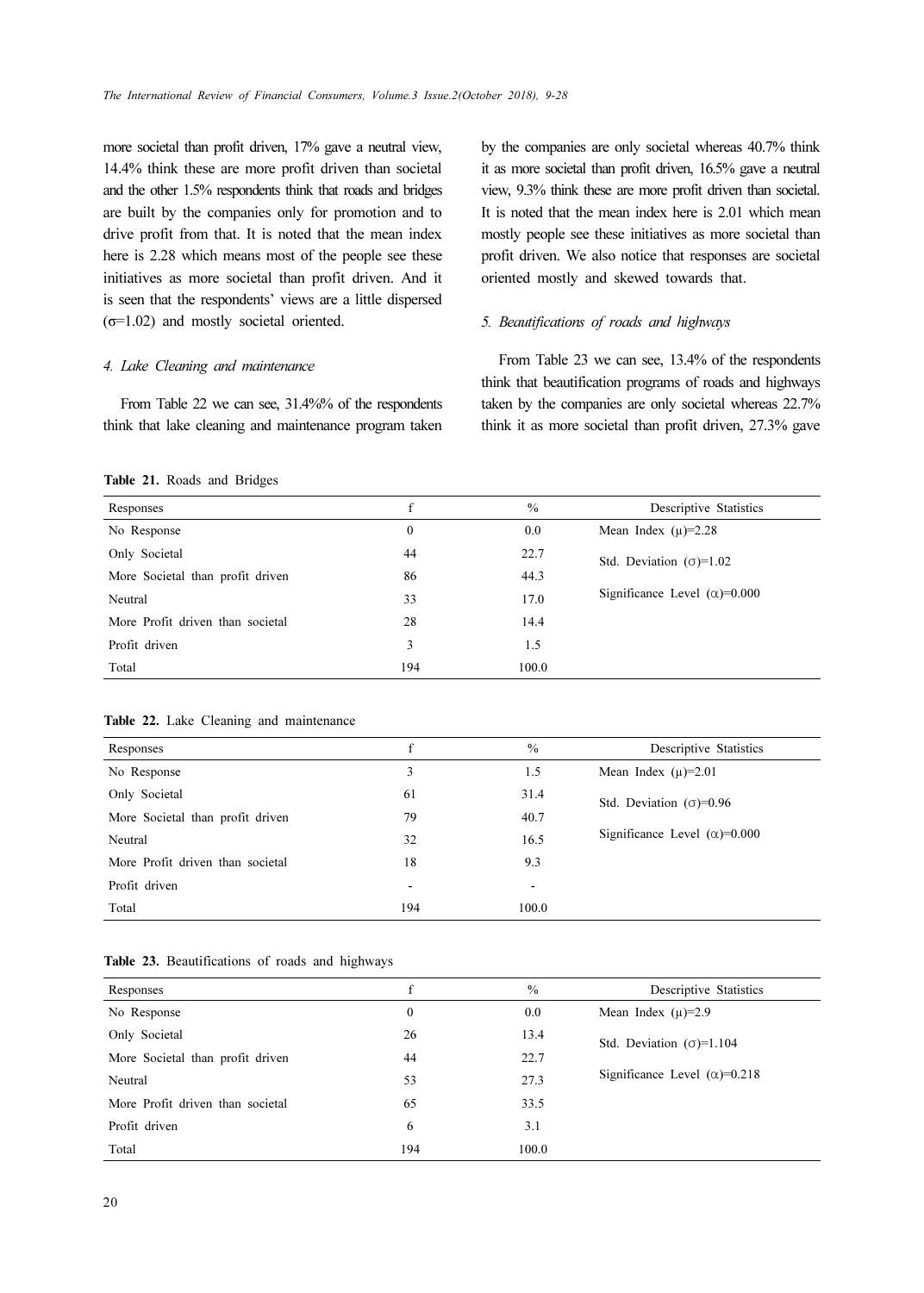a neutral view, 33.5% think these are more profit driven than societal and the other 3.1% respondents think are only given for promotion and to drive profit from that. It is noted that the mean index here is 2.9 ( $\alpha$ =0.218) and quite diverse  $(\sigma=1.104)$  meaning mostly people see these initiatives neither as profit driven nor societal.

### 6. Waste disposal initiative

From Table 24 we can see, 31.4% of the respondents think that waste disposal initiatives taken by the companies are only societal whereas 42.3% think it as more societal than profit driven, 13.4% gave a neutral view, 9.3% people think this kind of activities are more profit driven than societal and only 1.5% think these are only profit driven. It is noted that the mean index here is 2.01 which mean mostly people see these initiatives as more societal than profit driven. We also notice that responses are societal oriented mostly.

### 7. Overall (Infrastructural development programs)

The citizens' perspective about CSR activities involving infrastructural development programs contains six simple variables. The mean indices, standard deviations and significant difference from neutral view (3) of each

of the variables are summarized in Table 25. The overall mean indexes of the variables are found to be 2.44 [significantly  $(\alpha < 0.034)$  different than 3 (neutral)] and narrowly dispersed  $(\sigma=0.473)$  [between 2 (more societal than profit driven) and 3 (neutral)]. This indicates that the peoples' think that CSR activities related to infrastructure undertaken by the companies are mostly for the sake of the society and not promotion oriented.

## E. Socio-Environmental Awareness Campaign

The study had six variables to measure citizens' perspective towards socio-environmental awareness raising programs undertaken by the companies as a part of their CSR activities. The citizens' have given their view against each of the components in a 5-point Likert scale focusing if it is societal or promotional. The detailed analysis is given below.

### 1. Anti-drug awareness

From Table 26 we can see, 39.2% of the respondents think that antidrug awareness campaign programs taken by the companies are only societal whereas 45.4% think it as more societal than profit driven, 6.7% gave a neutral

| Responses                        | f   | $\frac{0}{0}$ | Descriptive Statistics                |
|----------------------------------|-----|---------------|---------------------------------------|
| No Response                      | 4   | 2.1           | Mean Index $(\mu) = 2.01$             |
| Only Societal                    | 61  | 31.4          | Std. Deviation $(\sigma)=1.02$        |
| More Societal than profit driven | 82  | 42.3          |                                       |
| Neutral                          | 26  | 13.4          | Significance Level $(\alpha) = 0.000$ |
| More Profit driven than societal | 18  | 9.3           |                                       |
| Profit driven                    | 3   | 1.5           |                                       |
| Total                            | 194 | 100.0         |                                       |
|                                  |     |               |                                       |

Table 24. Waste disposal initiative

Table 25. Overall (Infrastructure and aesthetic development)

| Variables                            | Mean Index $(\mu)$ | Std. Deviation $(\sigma)$ | Significance Level $(\alpha)$ |
|--------------------------------------|--------------------|---------------------------|-------------------------------|
| Road dividers                        | 2.30               | 1.065                     | 0.000                         |
| Roads and bridges                    | 2.28               | 1.020                     | 0.000                         |
| Waiting sheds                        | 3.14               | 1.141                     | 0.091                         |
| Lake cleaning and maintenance        | 2.01               | 0.96                      | 0.000                         |
| Beautification of roads and highways | 2.90               | 1.104                     | 0.218                         |
| Waste disposal initiative            | 2.01               | 1.023                     | 0.000                         |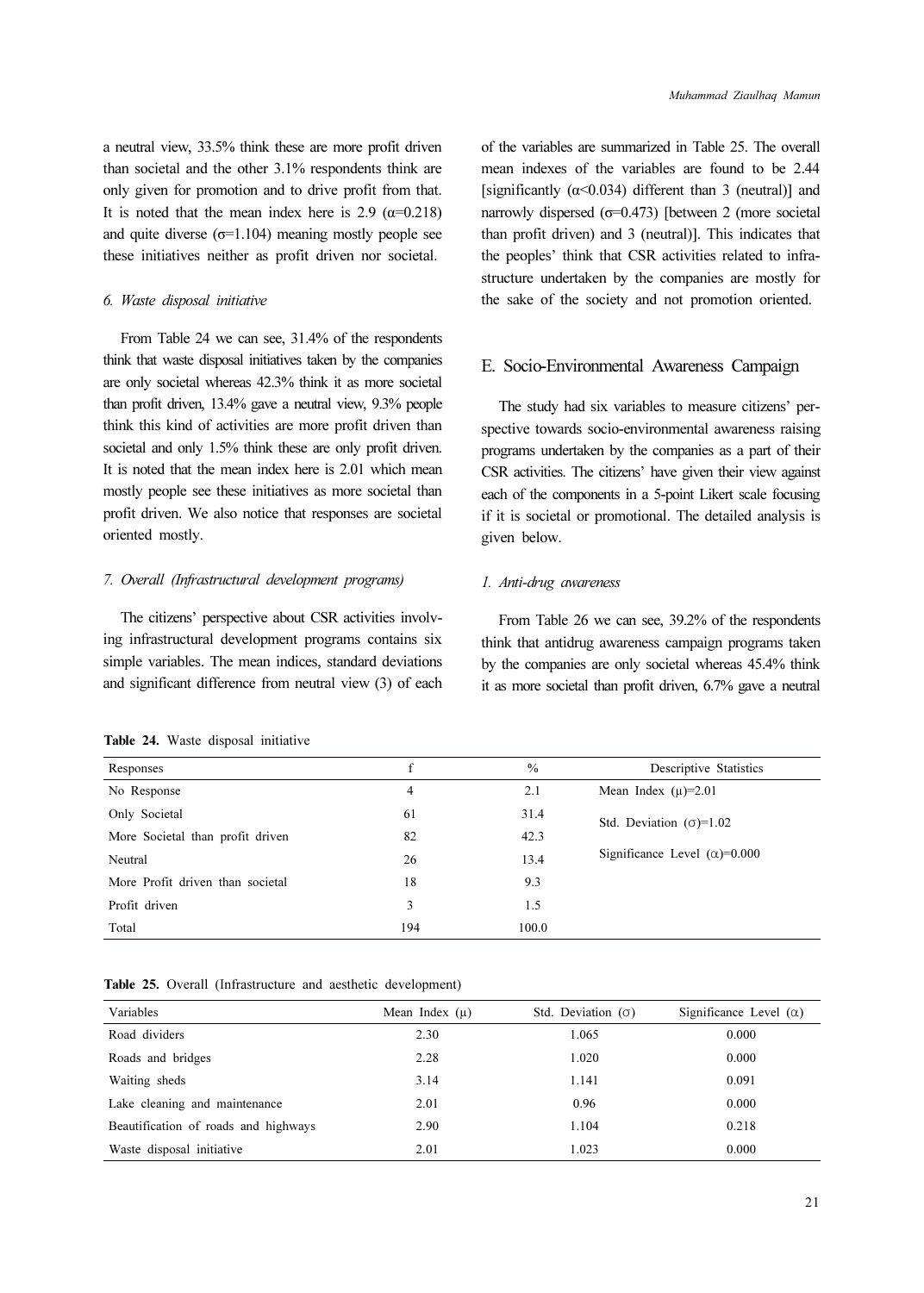view, 6.7% think these are more profit driven than societal and the other 2.1% respondents think antidrug awareness campaigns are only given for promotion and to drive profit from that. It is noted that the mean index here is 1.87 which mean mostly people see these initiatives as more societal than profit driven. We also notice that responses are societal oriented mostly and skewed towards that.

### 2. Road safety campaign

From Table 27 we can see, 35.1% of the respondents think that road safety awareness campaign programs taken by the companies are only societal whereas 42.8% think it as more societal than profit driven, 13.4% gave a neutral view, 6.7% think these are more profit driven than societal and the other 2.1% respondents think road safety awareness campaigns are only given for promotion and to drive profit from that. It is noted that the mean index here is 1.988 which mean mostly people see these initiatives as more societal than profit driven. We also notice that responses are societal oriented mostly and skewed towards that.

### 3. Hand washing campaign

From Table 28 we can see, 19.1% of the respondents think that hand washing campaigns are taken by the compa-

### Table 26. Anti-drug awareness

| Responses                        | f                        | $\frac{0}{0}$ | Descriptive Statistics               |
|----------------------------------|--------------------------|---------------|--------------------------------------|
| No Response                      | $\overline{\phantom{a}}$ |               | Mean Index $(\mu)$ =1.87             |
| Only Societal                    | 76                       | 39.2          | Std. Deviation $(\sigma) = 0.949$    |
| More Societal than profit driven | 88                       | 45.4          |                                      |
| Neutral                          | 13                       | 6.7           | Significance Level $(\alpha)$ =0.000 |
| More Profit driven than societal | 13                       | 6.7           |                                      |
| Profit driven                    | 4                        | 2.1           |                                      |
| Total                            | 194                      | 100.0         |                                      |

#### Table 27. Road safety campaign

| Responses                        | f   | $\frac{0}{0}$ | Descriptive Statistics               |
|----------------------------------|-----|---------------|--------------------------------------|
| No Response                      |     |               | Mean Index $(\mu)$ =1.988            |
| Only Societal                    | 68  | 35.1          | Std. Deviation $(\sigma) = 0.971$    |
| More Societal than profit driven | 83  | 42.8          |                                      |
| Neutral                          | 26  | 13.4          | Significance Level $(\alpha)$ =0.000 |
| More Profit driven than societal | 13  | 6.7           |                                      |
| Profit driven                    | 4   | 2.1           |                                      |
| Total                            | 194 | 100.0         |                                      |
|                                  |     |               |                                      |

### Table 28. Hand washing campaign

| Responses                        | f   | $\frac{0}{0}$ | Descriptive Statistics                |
|----------------------------------|-----|---------------|---------------------------------------|
| No Response                      |     |               | Mean Index $(\mu) = 2.74$             |
| Only Societal                    | 37  | 19.1          | Std. Deviation $(\sigma)=1.21$        |
| More Societal than profit driven | 49  | 25.3          |                                       |
| Neutral                          | 47  | 24.2          | Significance Level $(\alpha) = 0.003$ |
| More Profit driven than societal | 49  | 25.3          |                                       |
| Profit driven                    | 12  | 6.2           |                                       |
| Total                            | 194 | 100.0         |                                       |
|                                  |     |               |                                       |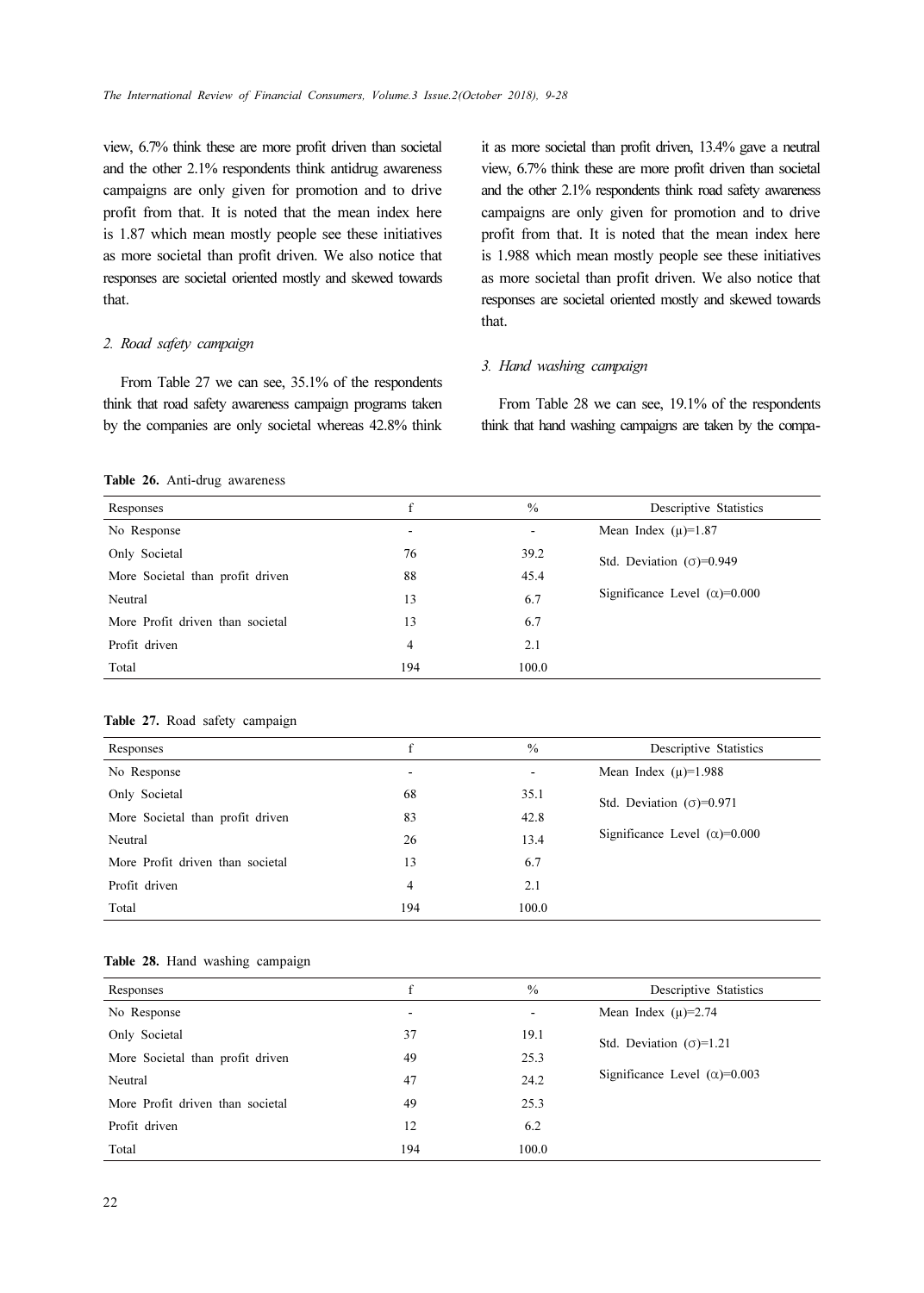nies are only societal whereas 25.3% think it as more societal than profit driven, 24.2% gave a neutral view, 25.3% think these are more profit driven than societal and the other 6.2% respondents think are only profit driven activities. It is noted that the mean index here is 2.74 which means most of the people see these initiatives as more societal than profit driven. And it is seen that the respondents' views are a little dispersed  $(σ=1.21)$ and a little societal oriented.

### 4. Anti-Dowry campaign

From Table 29 we can see, 50.5% of the respondents think that Anti-Dowry campaign taken by companies are only societal whereas 33.5% think it as more societal than profit driven, 11.3% gave a neutral view, 4.1% people think this kind of activities are more profit driven than societal and only  $0.5\%$  think these are only profit driven. It is noted that the mean index here is 1.718 which mean mostly people see these initiatives as more societal than profit driven. We also notice that responses are societal oriented mostly and skewed towards that.

### 5. Waste disposal awareness

From Table 30 we can see, 29.9% of the respondents think that waste disposal awareness program taken by the companies are only societal whereas, 44.3% think it as more societal than profit driven, 16.5% gave a neutral view, 5.2%% think these are more profit driven than societal and the other 1.5% respondents think eye care facilities are nothing but profit driven. It is noted that the mean index here is 1.97 which mean mostly people see these initiatives as more societal than profit driven. We also notice that responses are societal oriented mostly and skewed towards that.

### 6. Tree plantation

From Table 31 we can see, 31.4% of the respondents think that tree plantation programs taken by the companies are only societal whereas 45.9% think it as more societal than profit driven, 10.3% gave a neutral view, 10.3% think these are more profit driven than societal and the other .2.1% respondents think tree plantation activities are only given for promotion and to drive profit from that. It is noted that the mean index here is 2.06 which mean mostly people see these initiatives as more societal

Table 29. Hand washing campaign

| Responses                        | f                            | $\frac{0}{0}$ | Descriptive Statistics                |
|----------------------------------|------------------------------|---------------|---------------------------------------|
| No Response                      | $\qquad \qquad \blacksquare$ |               | Mean Index $(\mu)=1.718$              |
| Only Societal                    | 98                           | 50.5          | Std. Deviation $(\sigma) = 0.865$     |
| More Societal than profit driven | 65                           | 33.5          |                                       |
| Neutral                          | 22                           | 11.3          | Significance Level $(\alpha) = 0.000$ |
| More Profit driven than societal | 8                            | 4.1           |                                       |
| Profit driven                    |                              | .5            |                                       |
| Total                            | 194                          | 100.0         |                                       |

|  |  | Table 30. Waste disposal awareness |
|--|--|------------------------------------|
|  |  |                                    |

| Responses                        | £   | $\frac{0}{0}$ | Descriptive Statistics                |
|----------------------------------|-----|---------------|---------------------------------------|
| No Response                      | 4   | 2.1           | Mean Index $(\mu)$ =1.97              |
| Only Societal                    | 58  | 29.9          | Std. Deviation $(\sigma) = 0.949$     |
| More Societal than profit driven | 86  | 44.3          |                                       |
| Neutral                          | 32  | 16.5          | Significance Level $(\alpha) = 0.000$ |
| More Profit driven than societal | 10  | 5.2           |                                       |
| Profit driven                    | 3   | 1.5           |                                       |
| Total                            | 193 | 99.5          |                                       |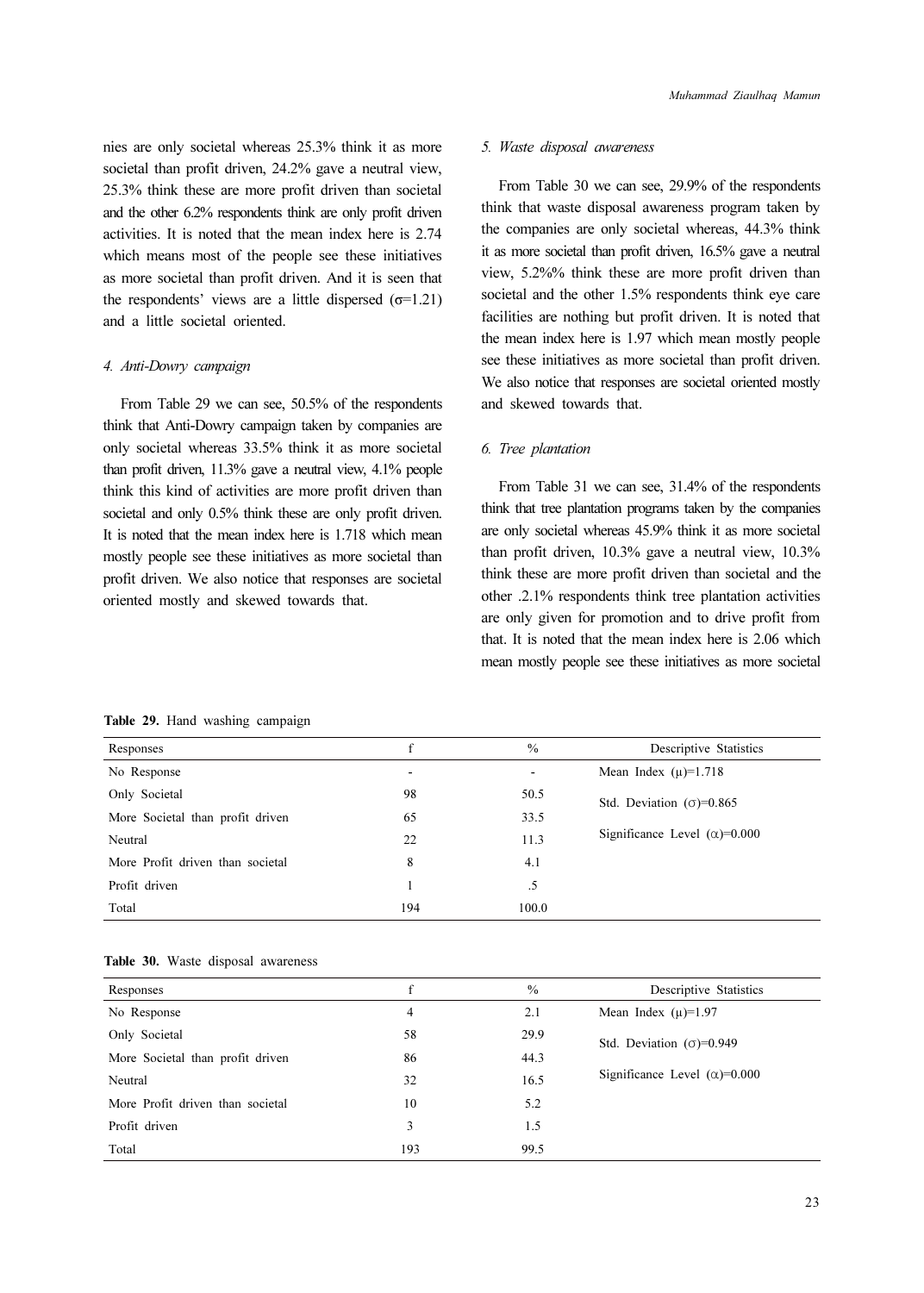than profit driven. We also notice that responses are societal oriented mostly and skewed towards that.

undertaken by the companies are mostly for the sake of the society and less promotion oriented.

### 7. Overall (Socio-environmental awareness campaign)

The citizens' perspective about social awareness related CSR activities contains six simple variables. The mean indices, standard deviations and significant difference from neutral view (3) of each of the variables are summarized in Table 32. The overall mean indexes of the variables is found to be 2.055 [significantly  $(\alpha < 0.001)$  different from 3 (neutral)] and narrowly dispersed  $(\sigma=0.356)$  [close to 2 (more societal than profit driven)]. This indicates that the people think that environmental CSR activities

### Table 31. Tree plantation

F. CITIZENS' OVERALL VIEW

The analysis of the 27 simple variables grouped into five complex variables on the basis of the citizens' responses has shown a clear perception of the citizens' understanding regarding the CSR activities undertaken by different corporations (Table 33). As noted, the citizens very clearly indicated that all complex variables except socio-cultural events (i.e., health sector activities, educational activities, infrastructural development, and social

| Responses                        | f                        | $\frac{0}{0}$ | Descriptive Statistics                |
|----------------------------------|--------------------------|---------------|---------------------------------------|
| No Response                      | $\overline{\phantom{0}}$ |               | Mean Index $(\mu) = 2.06$             |
| Only Societal                    | 61                       | 31.4          | Std. Deviation $(\sigma)=1.01$        |
| More Societal than profit driven | 89                       | 45.9          |                                       |
| Neutral                          | 20                       | 10.3          | Significance Level $(\alpha) = 0.000$ |
| More Profit driven than societal | 20                       | 10.3          |                                       |
| Profit driven                    | 4                        | 2.1           |                                       |
| Total                            | 194                      | 100.0         |                                       |
|                                  |                          |               |                                       |

|  | Table 32. Overall (Socio-environmental awareness campaign) |  |
|--|------------------------------------------------------------|--|
|  |                                                            |  |

| Variables                | Mean Index $(\mu)$ | Std. Deviation $(\sigma)$ | Significance Level $(\alpha)$ |
|--------------------------|--------------------|---------------------------|-------------------------------|
| Anti drug awareness      | 1.87               | 0.949                     | 0.000                         |
| Hand washing campaign    | 2.74               | 1.207                     | 0.003                         |
| Road safety campaign     | 1.98               | 0.971                     | 0.000                         |
| Anti Dowry campaign      | 1.71               | 0.865                     | 0.000                         |
| Waste disposal awareness | 1.97               | 0.949                     | 0.000                         |
| Tree plantation          | 2.06               | 1.01                      | 0.000                         |

### Table 33. Mean Indices of the Complex Variables

| Complex Variables                      | Mean Index<br>$(\mu)$ | Std. Dev.<br>$(\sigma)$ | Significance Level<br>$(\alpha)$ | Overall statistics                                                          |
|----------------------------------------|-----------------------|-------------------------|----------------------------------|-----------------------------------------------------------------------------|
| Health sector activities               | 2.26                  | 0.23                    | 0.000                            | Mean Index $(\mu) = 2.61$                                                   |
| Education related activities           | 2.68                  | 0.45                    | $0.305*$                         | Std. Deviation $(\sigma) = 0.597$<br>Significance Level ( $\alpha$ )=0.213* |
| Multi-facet events                     | 3.59                  | 0.29                    | 0.010                            |                                                                             |
| Aesthetic-infrastructural development  | 2.44                  | 0.473                   | 0.034                            |                                                                             |
| Socio-environmental awareness campaign | 2.06                  | 0.356                   | 0.001                            |                                                                             |

\* not significant at  $\alpha$ =5%.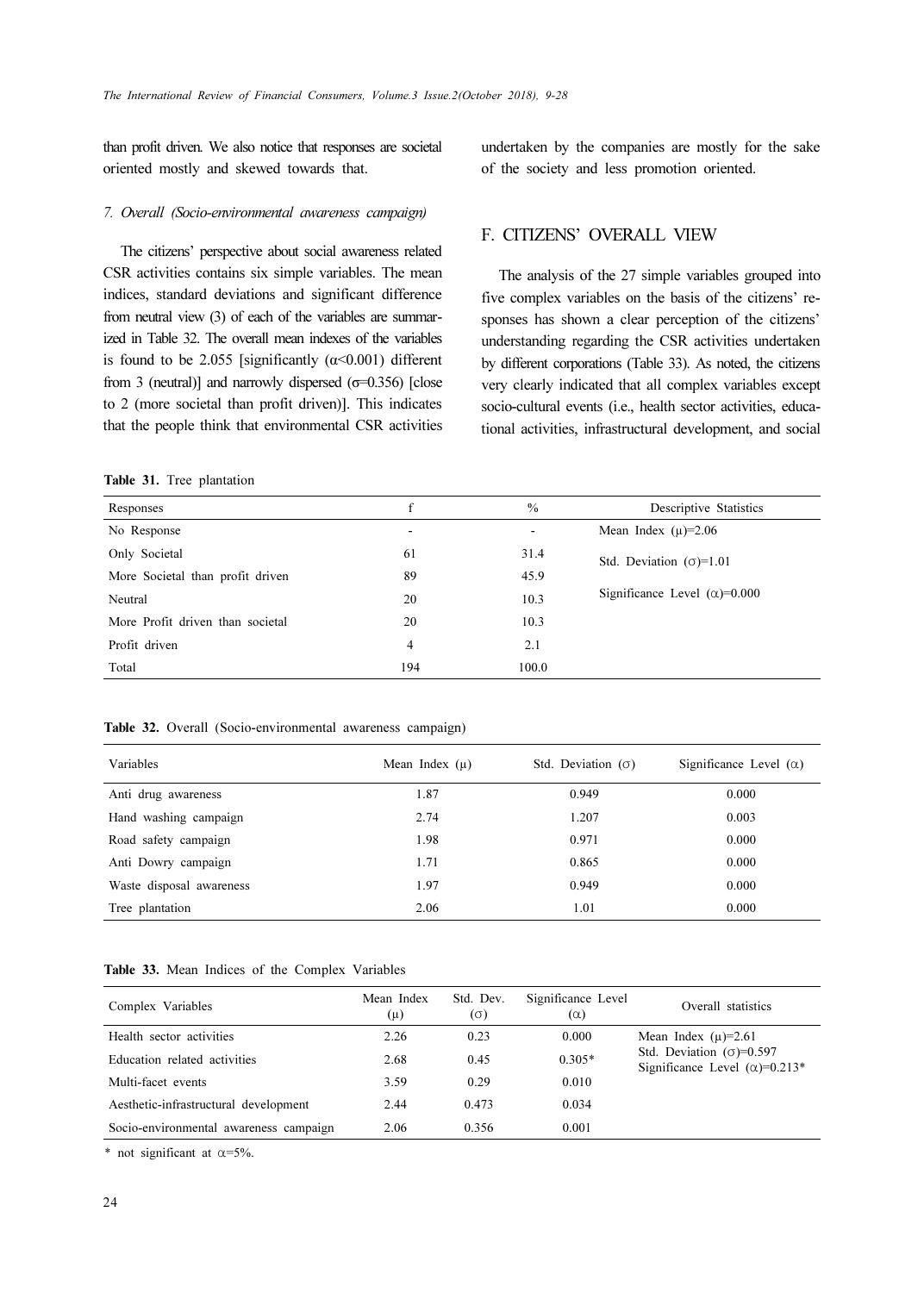awareness campaigns) for CSR are more societal than profit-oriented. But the socio-cultural events they perceive to be more profit driven than societal. The overall mean index of the complex variables (2.61) is found between 2 (more societal than profit driven) and 3 (neutral). This indicates that the citizens overall view regarding these CSR activities not purely societal but more societal than profit-oriented.

Further analysis of the simple variables shows that except 4 (i.e., building educational institutes, organizing seminars, construction of waiting sheds and beautification of roads and highways) the mean indices of all the variables are significantly different from neutral value (3). Again, it is noted that mean indices of only four variables (i.e., Sponsoring Sports events, cultural events, conferences and competitions) are found significantly above 3. All of these are socio-cultural events. The overall mean of the 27 simple variables found to be 2.55 (significantly less than 3) with a standard deviation of 0.63. Hence it can be concluded that overall the citizens perceive the CSR activities to be more societal than profit-oriented, but for socio-cultural events they view the other way.

|  | Table 34. Factor Analysis |
|--|---------------------------|
|  |                           |

## G. FACTOR ANALYSIS

A factor analysis is conducted to reduce the 27 variables into sizable factors. The factor analysis reduced the 27 survey variables into six factors with eigen-value greater than one (Table 34). The factor analysis of 27 variables with 194 sample is found adequate (KMO test result=0.786 ≥0.5) and valid (Bartlett's test of sphericity indicates a significance level of 0.000). As can be seen from the table, these six factors explain 61.90% of the variability. Also, it can be noted that the first two factors (Health sector events and Socio-cultural activities) appears to be the most important as they explain 21.41% and 13.6% of the variability respectively. Other factors include social awareness campaign  $(s^2=9.81\%)$ , infrastructural initiatives  $(s^2=6.17\%)$  and educational activities  $(s^2=4.944\%)$ . The communalities of the variables that constituted the factors are found very strong, which indicates strong relationships among the variables.

As can be noted from the factors table that the grouping we made from the schema and the variables under the factors are quite consistent. As noted, factor 1 (Health)

| Factors                                                              | Variables                            | Factor Loadings |
|----------------------------------------------------------------------|--------------------------------------|-----------------|
| Factor 1: Health Sector Events ( $\sigma$ <sup>2</sup> =21.41)       | Free dental Check up                 | 0.794           |
|                                                                      | Free Vaccination service             | 0.784           |
|                                                                      | Free medical check-up                | 0.731           |
|                                                                      | Free medicine provided               | 0.714           |
|                                                                      | Free eye care                        | 0.705           |
|                                                                      | Free pure drinking water supply      | 0.685           |
| Factor 2: Multi-facet events ( $\sigma$ <sup>2</sup> =13.6)          | Cultural events                      | 0.804           |
|                                                                      | Sports events                        | 0.803           |
|                                                                      | Conferences                          | 0.780           |
|                                                                      | Competitions                         | 0.704           |
|                                                                      | Seminar and workshop                 | 0.601           |
| Factor 3: Social awareness Campaign ( $\sigma$ =9.81)                | Anti-drug awareness                  | 0.808           |
|                                                                      | Road safety campaign                 | 0.776           |
|                                                                      | Anti-Dowry campaign                  | 0.738           |
|                                                                      | Waste disposal awareness             | 0.718           |
| Factor 4: Infrastructural Initiatives ( $\sigma$ <sup>2</sup> =6.17) | Roads and bridges                    | 0.812           |
|                                                                      | Lake cleaning and maintenance        | 0.692           |
|                                                                      | Road Dividers                        | 0.637           |
|                                                                      | Waste disposal Initiative            | 0.590           |
| Factor 5: Aesthetic CSR ( $\sigma$ <sup>2</sup> =5.74)               | Waiting sheds                        | 0.746           |
|                                                                      | Beautification of roads and highways | 0.522           |
|                                                                      | Scholarship offer                    | $-0.505$        |
|                                                                      | Hand washing campaign                | 0.437           |
|                                                                      | Health care facilities               | 0.427           |
|                                                                      | tree plantation                      | $-0.413$        |
| Factor 6: Educational ( $\sigma$ <sup>2</sup> =5.19)                 | Establish educational institution    | 0.811           |
|                                                                      | Donation for library                 | 0.646           |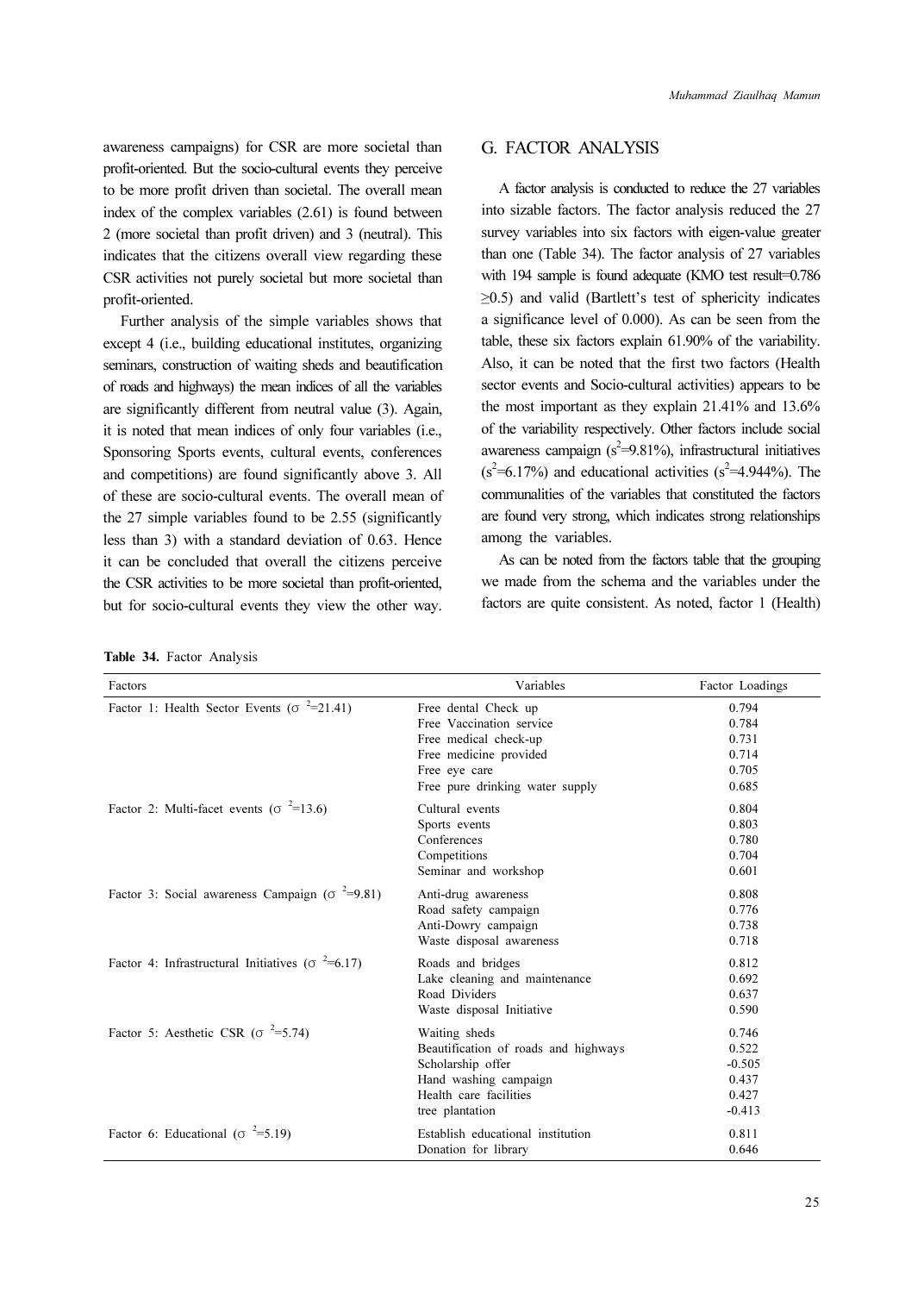contains 6 of the 7 variables considered in previous health related grouping; whereas factor 2 (Multi-facet events) includes all 5 of initial multi-facet variables. Both the factor 3 (Social awareness) and 4 (infrastructural initiatives) has 4 out of 6 variables in common from previous similar groups (socio-environmental and infrastructural). The variables of factor 5 (Aesthetic) are a combination of 1 or 2 variables from different groups developed earlier. The sixth factor (education) has 2 out of 3 variables from education grouping.

# Ⅴ. GENDERWISE RESPONSES OF THE VARIABLES

Difference of opinion between male (n=150) and female (n=44) citizens' responses are tabulated in Table 35. As noted, that all except three activities (i.e., waste disposal awareness, road safety campaign, and anti-dowry campaign) the gender-wise responses are not significantly different at 5% level of significance.

|  | Table 35. Gender-wise Responses |  |
|--|---------------------------------|--|
|  |                                 |  |

|                                    | Male (150) |          | Female (44) |          | Sig. (2-tailed)                      |                                             |
|------------------------------------|------------|----------|-------------|----------|--------------------------------------|---------------------------------------------|
| Simple Variables                   | μ          | $\sigma$ | μ           | $\sigma$ | $\sigma_1^2 = \sigma_2^2$<br>assumed | ${\sigma_1}^2 \neq {\sigma_2}^2$<br>assumed |
| Health care facilities             | 2.66       | 1.197    | 2.91        | 1.254    | 0.231                                | 0.246                                       |
| Free medicine provided             | 2.27       | 1.029    | 2.52        | 1.171    | 0.173                                | 0.207                                       |
| Free medical check-up              | 1.98       | 0.937    | 2.11        | 1.017    | 0.416                                | 0.438                                       |
| Free dental check up               | 2.26       | 1.058    | 2.52        | 1.151    | 0.157                                | 0.180                                       |
| Free pure drinking water supply    | 2.14       | 1.062    | 2.23        | 1.075    | 0.633                                | 0.637                                       |
| Free vaccination service           | 2.04       | 1.055    | 2.32        | 1.196    | 0.138                                | 0.169                                       |
| Free eye care                      | 2.22       | 1.035    | 2.14        | 1.069    | 0.641                                | 0.467                                       |
| Establish educational institution  | 3.05       | 1.241    | 3.16        | 1.328    | 0.625                                | 0.639                                       |
| Scholarship offering               | 2.29       | 1.125    | 2.20        | 1.091    | 0.669                                | 0.664                                       |
| Donation for library               | 2.65       | 1.112    | 2.84        | 1.200    | 0.318                                | 0.341                                       |
| Sponsoring sports events           | 3.73       | 1.091    | 3.82        | 1.167    | 0.656                                | 0.668                                       |
| Sponsoring conferences             | 3.49       | 1.104    | 3.64        | 1.143    | 0.454                                | 0.465                                       |
| Sponsoring cultural events         | 3.69       | 1.033    | 4.00        | 0.940    | 0.077                                | 0.065                                       |
| Sponsoring competitions            | 3.75       | 0.984    | .984        | 0.080    | 0.168                                | 0.157                                       |
| Seminar and workshop               | 3.06       | 0.950    | 3.27        | 0.924    | 0.190                                | 0.186                                       |
| Road dividers                      | 2.29       | 1.119    | 2.36        | 0.865    | 0.675                                | 0.630                                       |
| Roads and bridges                  | 2.27       | 1.055    | 2.30        | 0.904    | 0.900                                | 0.891                                       |
| Constructing waiting spots         | 3.10       | 1.157    | 3.27        | 1.086    | 0.379                                | 0.364                                       |
| Beautification of roads & highways | 2.89       | 1.100    | 2.93        | 1.129    | 0.839                                | 0.842                                       |
| Lake cleaning and maintenance      | 2.03       | 0.965    | 1.93        | 0.950    | 0.565                                | 0.563                                       |
| Waste disposal initiative          | 2.05       | 1.025    | 1.89        | 1.017    | 0.362                                | 0.362                                       |
| tree plantation                    | 2.09       | 1.045    | 1.93        | 0.873    | 0.352                                | 0.306                                       |
| Waste disposal awareness           | 2.05       | 0.968    | 1.70        | 0.832    | $0.030*$                             | $0.020*$                                    |
| Anti drug awareness                | 1.92       | 1.013    | 1.70        | 0.668    | 0.186                                | 0.101                                       |
| Hand washing campaign              | 2.77       | 1.199    | 2.64        | 1.241    | 0.509                                | 0.519                                       |
| Road safety campaign               | 2.05       | 1.035    | 1.73        | 0.660    | $0.050*$                             | $0.014*$                                    |
| Anti Dowry campaign                | 1.78       | 0.911    | 1.45        | 0.627    | $0.028*$                             | $0.008*$                                    |

\* Different at 5% level of significance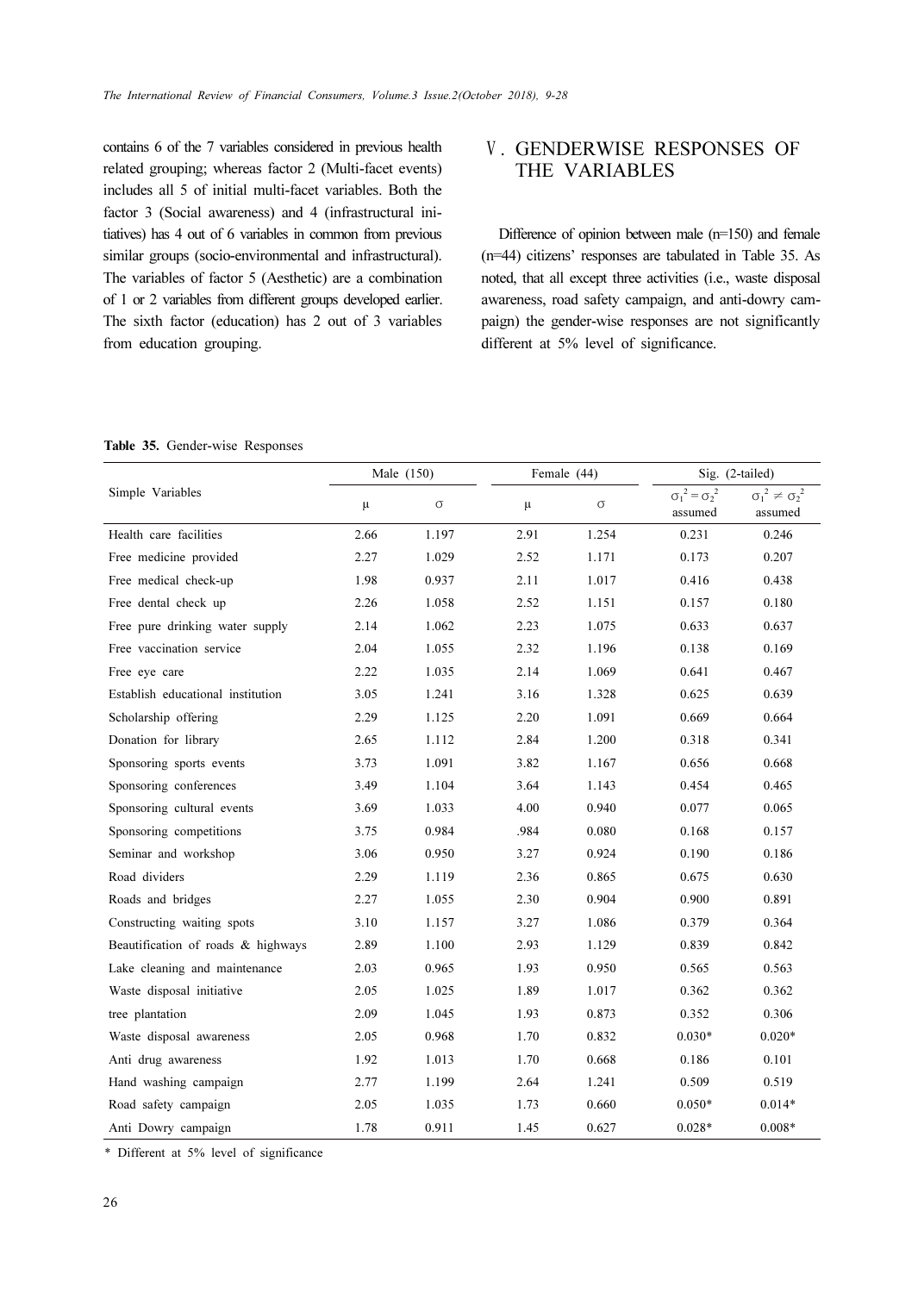# Ⅵ. SUMMARY, CONCLUSION AND RECOMMENDATION

This research tried to find out the citizens' perception of the CSR activities of the Business organizations. Specifically, this study tried to see whether these CSR activities are done for promotion purpose to increase profitability or for contributing to social welfare. Our hypotheses include business organizations' positive attitude towards the social development and thus engagement in CSR activities aiming at both societal and promotional benefit. The study is conducted among 194 citizens of Bangladesh. A convenience sampling technique was adopted for the sample survey. The responses are found reliable and valid.

The study focused on citizens' perception regarding (i) health, (ii) educational, (iii) socio-cultural, (iv) infrastructural, and (v) public awareness development related CSR activities. The citizens' perspective about CSR activities involving health sector contains seven simple variables. Overall the citizens' view regarding the health-related CSR activities are more societal than profit-oriented. The citizens' perspective about CSR activities involving education sector contains three simple variables. The overall mean indexes of the variables are found to be more societal than profit driven. The citizens' perspective about CSR activities involving socio-cultural events contains five simple variables. The overall mean indexes of the variables are found to be more profit driven than societal.

The citizens' perspective about CSR activities involving infrastructural development programs contains six simple variables. The overall mean indexes of the variables are found to be more societal than profit driven. This indicates that the peoples' think that CSR activities related to infrastructure undertaken by the companies are mostly for the sake of the society and not promotion oriented. The citizens' perspective about social awareness related CSR activities contains six simple variables. The overall mean indexes of the variables are found to be more societal than profit driven. This indicates that the people think that environmental CSR activities undertaken by the companies are mostly for the sake of the society and less promotion oriented. Demography wise (Gender, age, education, occupation, etc.) not much difference is observed in the responses.

The factor analysis has found that the initial grouping of variables made from the schema and the variables found under the factors are quite consistent. As noted, factor titled "Health" contains 6 of the 7 variables considered in previous health related grouping; whereas factor titled "socio-cultural" includes all 5 of initial socio-cultural variables. Both the factor "social awareness" and "infrastructural initiatives" has 4 out of 6 variables in common from previous similar groups. The factor "education" has 2 out of 3 variables from previous education group. The variables of factor "Aesthetic" are a combination of 1 or 2 variables from different groups developed earlier.

## **NOTE**

- 1. According to Business for Social Responsibility (BSR), corporate social responsibility is defined as "achieving commercial success in ways that honor ethical values and respect people, communities, and the natural environment." McWilliams and Siegel (2001:117) describe CSR as "actions that appear to further some social good, beyond the interest of the firm and that which is required by law." But by Frooman (1997:227), the definition of what would exemplify CSR is "An action by a firm, which the firm chooses to take, that substantially affects an identifiable social stakeholder's welfare."
- 2. Typically, citizen means any person inhabiting in a particular town or city. But in this research, by citizen it means citizens who are socially aware of the issue of CSR. They can involve in or beneficiaries of CSR activities or any stakeholder in the CSR system.
- 3. Promotional means any activity that is of or relating to the publicizing of a product, organization, business activity or venture to increase sales or public awareness.
- 4. Societal means identifying a need in the community & coming up with a way of remedying that issue voluntarily.

# References

Belal, A.T. 2001. A study of corporate social disclosures